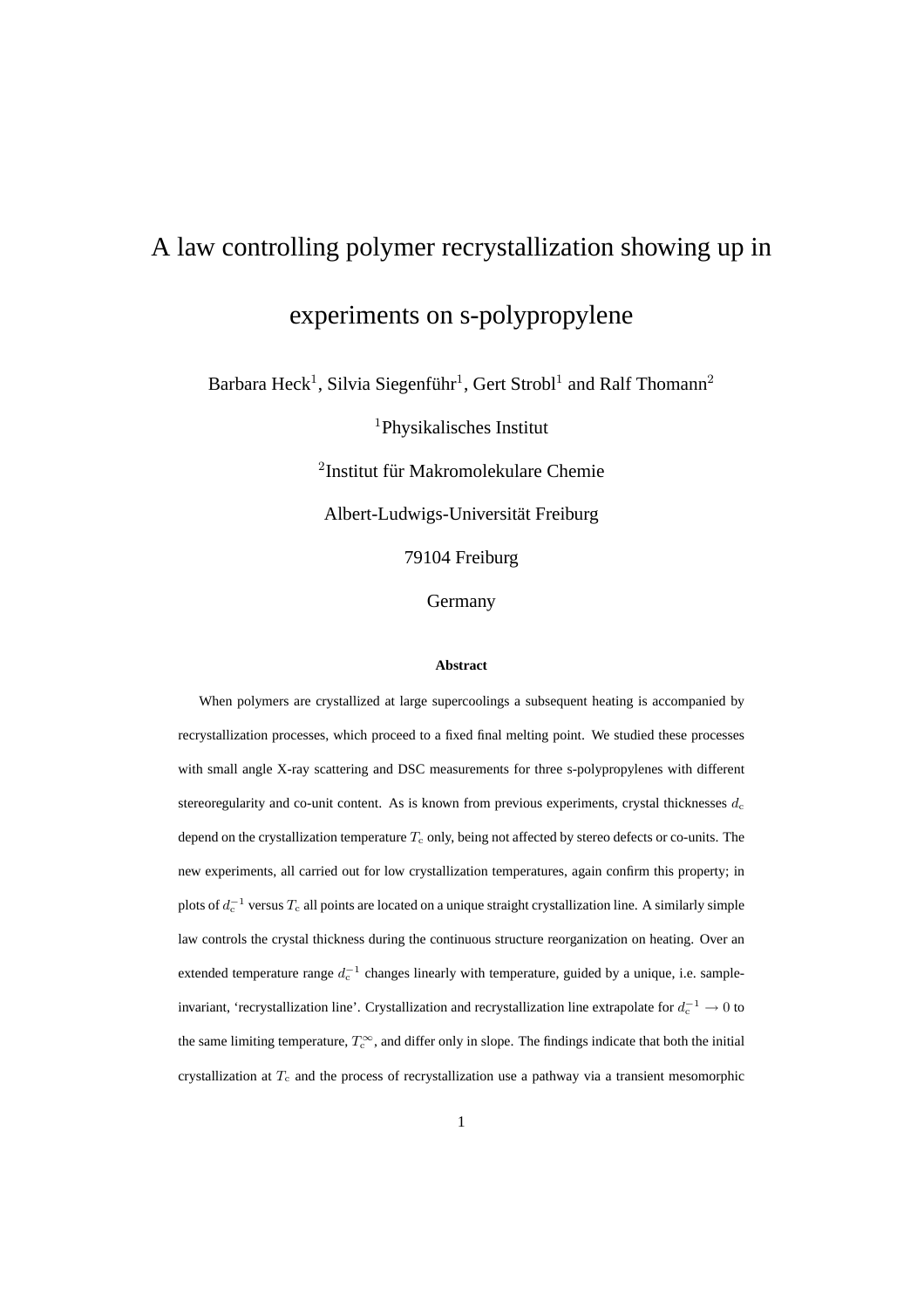phase. The DSC thermograms of the samples show a multiple peak structure which varies with the heating rate. The SAXS results enable the peaks to be assigned to different melting processes.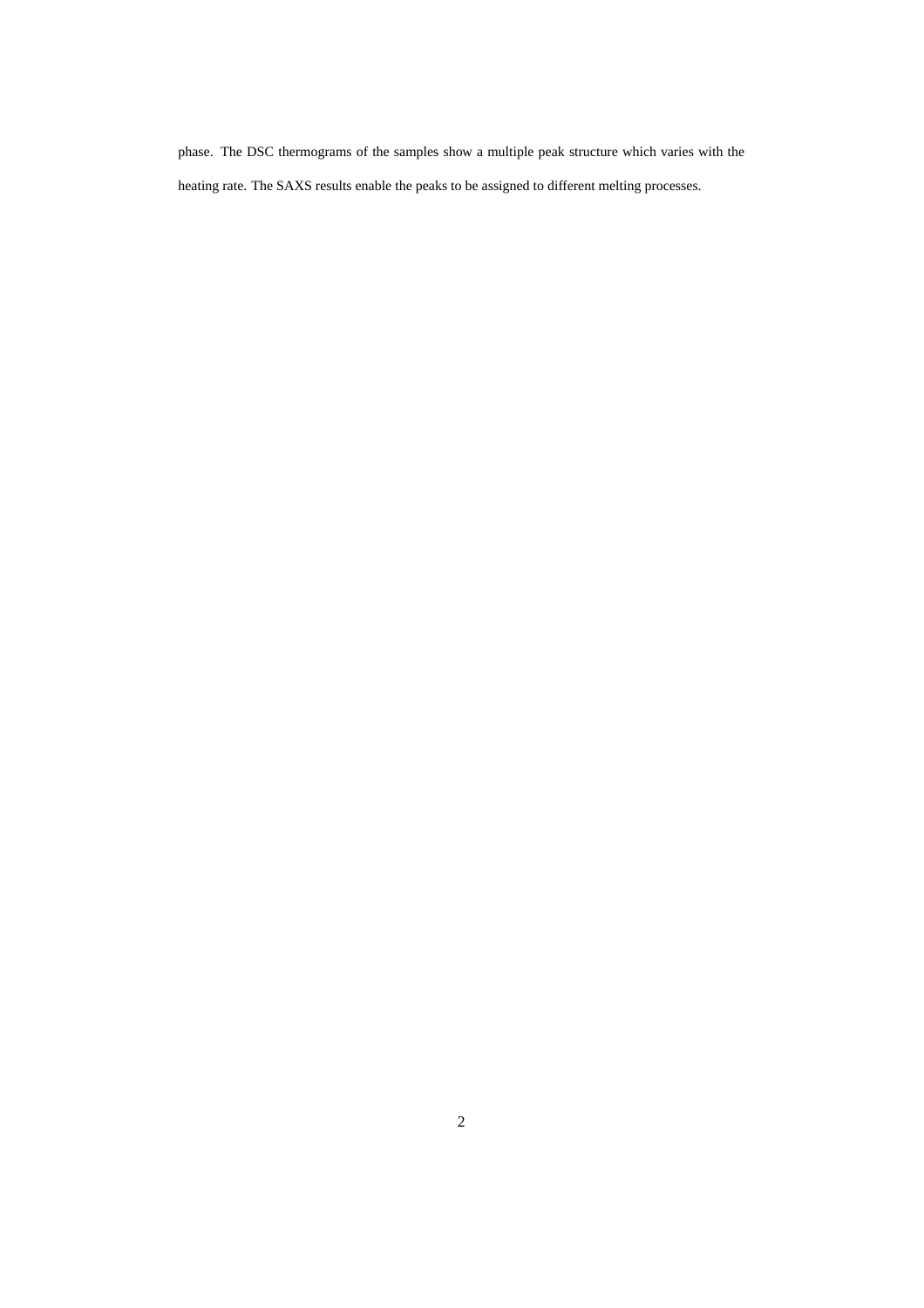# **1 Introduction**

Several years ago we carried out a comprehensive small-angle X-ray scattering (SAXS) investigation on s-polypropylene and related octene copolymers with the objective to determine the relationships between the crystallization temperature  $(T_c)$ , the crystal thickness  $(d_c)$  and the melting temperature  $(T_f)$ [1]. The findings in this study included some unexpected features. Conventional wisdom assumed that crystal thicknesses are controlled by the supercooling below the respective equilibrium melting point  $T_f^{\infty}$ , but this was not observed. It was found that, for all samples in common, thicknesses are inversely proportional to the distance to a certain temperature  $T_c^{\infty}$  which is located above all the equilibrium melting points. On the other hand, the melting points varied with the crystal thickness as described by the Gibbs-Thomson equation, and they decrease when the co-unit content is increased. Fig. 1 reproduces once again these results:

- When  $d_c^{-1}$  is plotted as a function of  $T_c$  all points are located on a unique 'crystallization line'. Extrapolation of the line to  $d_c^{-1} = 0$  leads to  $T_c^{\infty} = 195^{\circ}$ C.
- The Gibbs-Thomson melting lines  $T_f$  versus  $d_c^{-1}$  of the different samples have a common slope and shift their position downward when the co-unit content increases.
- Crystallization line and melting lines cross each other at finite values of  $d_c^{-1}$ .

Experiments on other systems (i-polypropylene, i-polystyrene, polyethylene, poly(1-butene), poly( $\epsilon$ caprolactone)) showed the same general scenario[2].

The observations demonstrated that different laws control crystallization and melting, or, in other words, that crystallization and melting are not reverse processes. The validity of the Gibbs-Thomson equation and the observed depression of melting temperatures if co-units are present in the melt indicate that the melting process is based on a direct transfer of chain sequences from lateral crystal surfaces into the contacting melt. Crystal formation follows another pathway. This is shown by the independence of crystal thicknesses on the tacticity or the co-unit content and the control of the thickness value by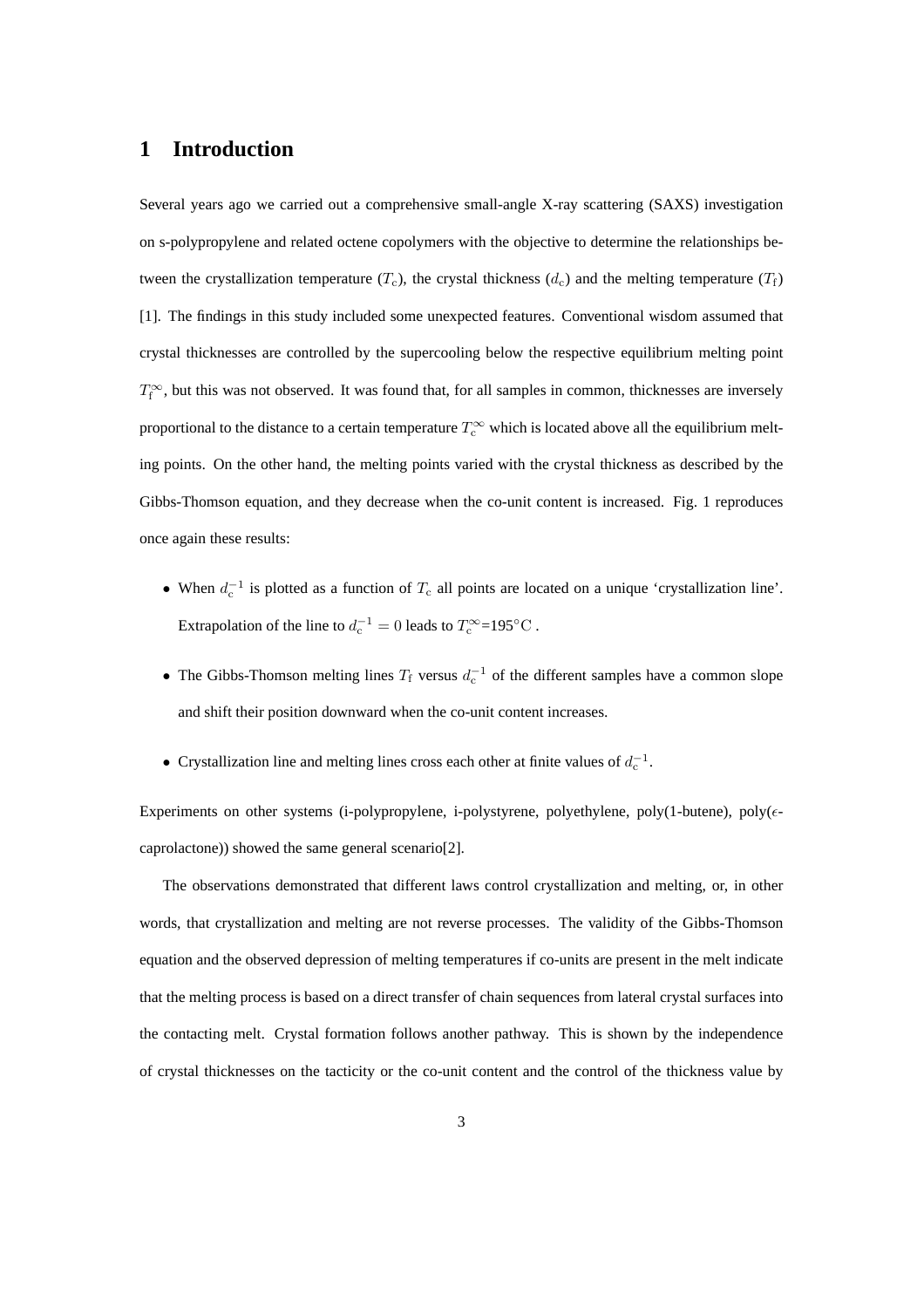a temperature, which is different from the equilibrium melting point. We interpret the observations as indication that the pathway followed in the formation of crystals includes an intermediate phase of mesomorphic character. Some years ago, we proposed as a first qualitative picture a certain multistage route[3]. A thin layer with mesomorphic inner structure forms between the lateral crystal surface and the melt, stabilized by epitaxial forces. The first step in the growth process is an attachment of chain sequences from the melt onto the growth face of the mesomorphic layer. The high mobility of the chains in the layer allows a spontaneous thickening, up to a critical thickness, where the layer solidifies under formation of block-like crystallites. The last step is a perfectioning of the crystallites, leading to a further stabilization.

For the crystallization temperatures chosen in the experiments of Fig. 1 all crystallites kept their thickness constant up to the melting point. A different behavior is observed when the crystallization is carried out at lower temperatures, down to temperatures near  $T_{\rm g}$ . When heating such a sample after the completion of the crystallization, reorganization processes set in. They continue up to the final melting at some characteristic temperature which is independent of the initially chosen crystallization temperature. We report in this work the results of corresponding SAXS measurements, again carried out for different s-polypropylenes. The results show that recrystallization processes obey over an extended temperature range a simple law which commonly holds for all samples, independent of their tacticity or the co-unit content. DSC thermograms show a multi-peak structure. The SAXS data allow an interpretation and an assignment of the peaks.

# **2 Experimental Details**

### **2.1 Materials**

Experiments were carried out for three samples which cover a large range of melting points and crystallinities: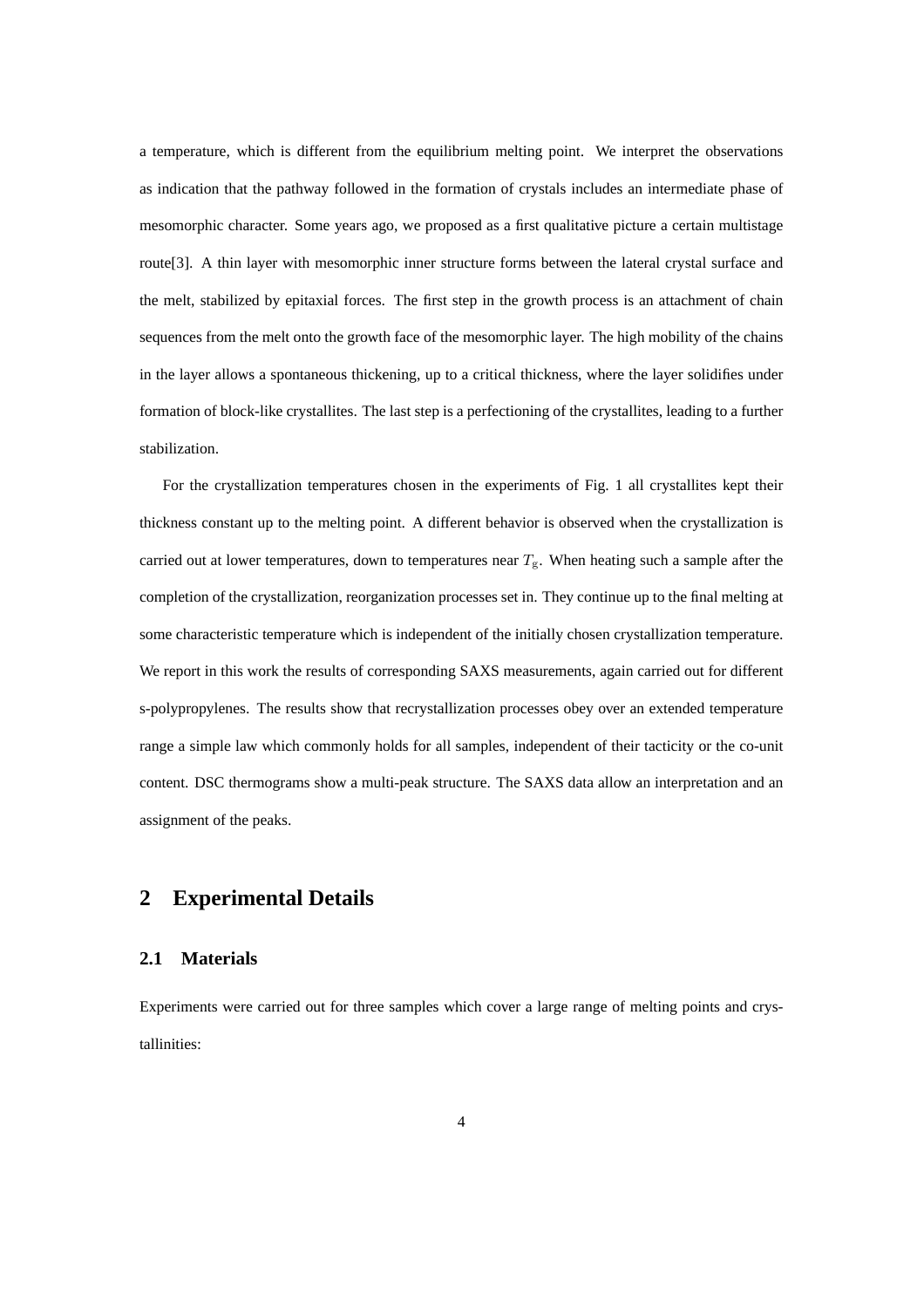- The first sample, named 'sPP', was synthesized in the Institute of Macromolecular Chemistry of our university in the group of Rolf Mulhaupt. With only 3% of mesodiades it has the highest ¨ tacticity. Crystallinities at the end of isothermal crystallization processes are in the range  $\phi_c \approx 0.3$ ; temperatures of final melting vary between  $140\degree C$  and  $160\degree C$  in dependence on  $T_c$ .
- The second sample, named 'sPP-Mitsui', is a commercial product. The crystallinity is  $\phi_c \approx 0.2$ , and the temperatures of final melting are in the range of  $120\degree\text{C}$  to  $140\degree\text{C}$ .
- The third sample is a random copolymer with 20 weight percent of octene units, named 'sP(PcO20)'. It was also synthesized in Mülhaupt's group. Its crystallinity is about  $10\%$ ; melting occurs in the range of 80◦C to 100◦C .

#### **2.2 Instrumentation**

SAXS experiments were carried out with the aid of a Kratky camera attached to a conventional Cu  $K_{\alpha}$ X-ray source using a temperature controlled sample holder. Employing a position sensitive metal wire detector, scattering curves were usually registered within 5 to 10 minutes counting time. An algorithm developed in our group was applied in the deconvolution of the slit-smeared scattering data. In order to remove all memory effects, samples were kept in the melt at 200°C for about 10 minutes before starting an experiment. The cooling to the chosen crystallization temperature was carried out as quickly as possible, typically within 2-3 minutes. By observation of the intensity it was ensured that crystallization did not start before reaching isothermal conditions.

For the registration of DSC thermograms we used a Perkin Elmer DSC 4. Weight fraction crystallinities were derived from the heat of fusion, by taking the ratio to the ideal value  $\Delta H_{\rm id}$  of a fully crystalline sample. We assumed as in previous works  $\Delta H_{\rm id} = 183 \text{ Jg}^{-1}$ .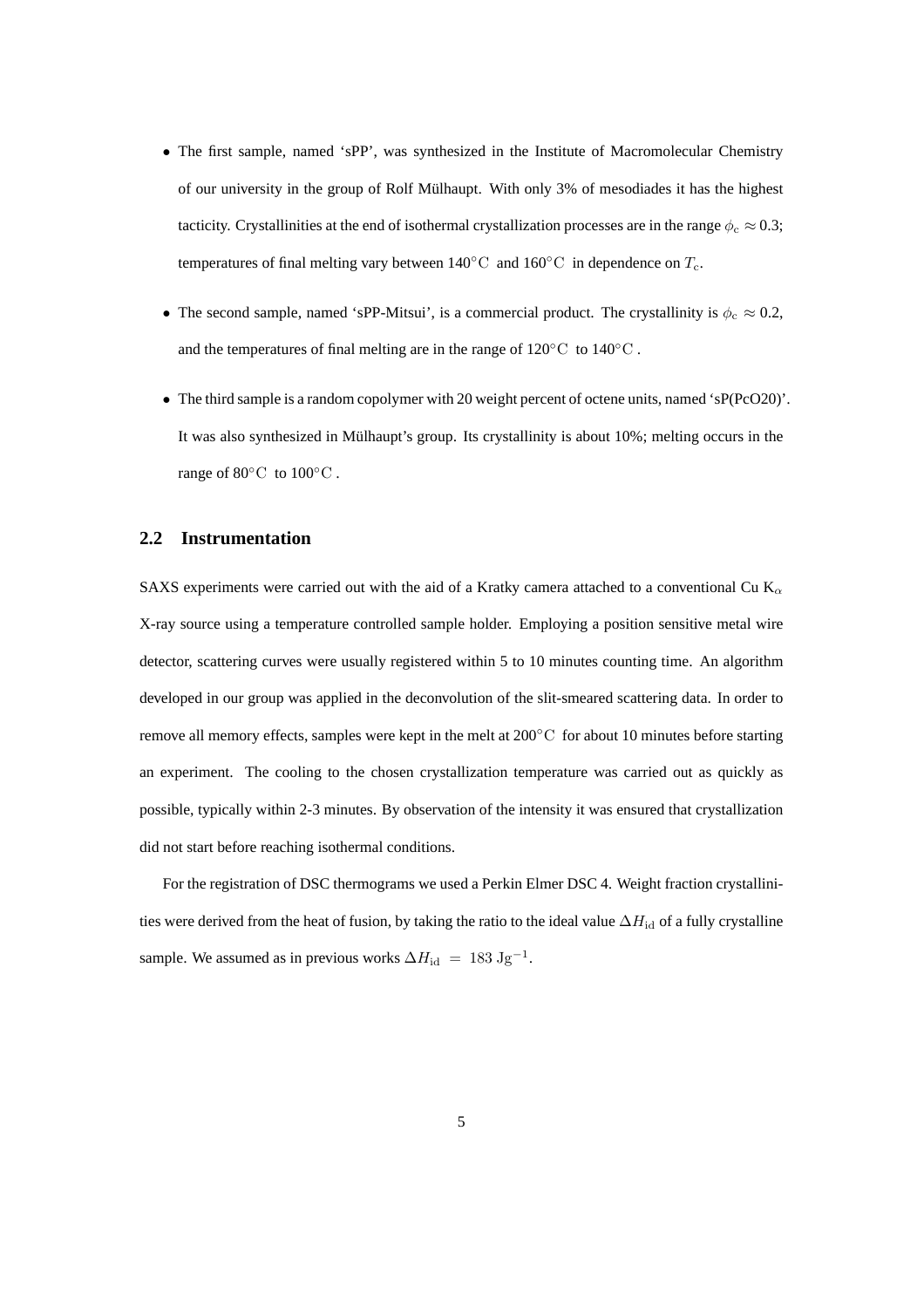## **2.3 SAXS Data Analysis**

Having determined the primary beam intensity with the aid of a moving slit system, desmeared scattering curves were obtained in absolute values, as differential cross sections per unit volume,  $\Sigma(q)$ . With a knowledge of  $\Sigma(q)$  the one-dimensional electron density auto correlation function  $K(z)$  and its second derivative  $K''(z)$ , which gives the interface distance distribution function (IDF) [4], were calculated applying the Fourier relations

$$
K(z) = \frac{1}{r_e^2} \frac{1}{(2\pi)^3} \int_{0}^{\infty} \cos qz \cdot 4\pi q^2 \Sigma(q) dq
$$
 (1)

and

$$
K''(z) = \frac{2}{r_e^2 (2\pi)^2} \int\limits_0^\infty \left[\lim_{q \to \infty} q^4 \Sigma(q) - q^4 \Sigma(q)\right] \cos qz dq \quad . \tag{2}
$$

Here, q denotes the scattering vector  $q = 4\pi \sin \theta_B / \lambda$  ( $\theta_B$ : Bragg scattering angle);  $r_e$  is the classical electron radius.

In all the measurements the crystal thickness  $d_c$  was derived from the location of the respective peak in  $K''(z)$ .  $d_c$  represents a well-defined quantity, opposite to the varying thickness of the amorphous intercrystalline regions. Correspondingly only one peak is generally found in the IDF, and its location gives  $d_c$ .

A useful parameter in the analysis of the continuous melting on heating is the Porod coefficient P. It generally determines for two-phase systems the asymptotic behavior of the scattering curve as

$$
\lim_{q \to \infty} \Sigma(q) = r_{\text{e}}^2 \frac{P}{(q/2\pi)^4} \quad . \tag{3}
$$

The Porod coefficient is directly related to the interface area per unit volume  $O_{ac}$ , by

$$
P = \frac{1}{8\pi^3} O_{ac} (\rho_{e,c} - \rho_{e,a})^2 \tag{4}
$$

where  $\rho_{\rm e,c}$  and  $\rho_{\rm e,a}$  denote the electron densities of the crystals and the melt respectively. This relation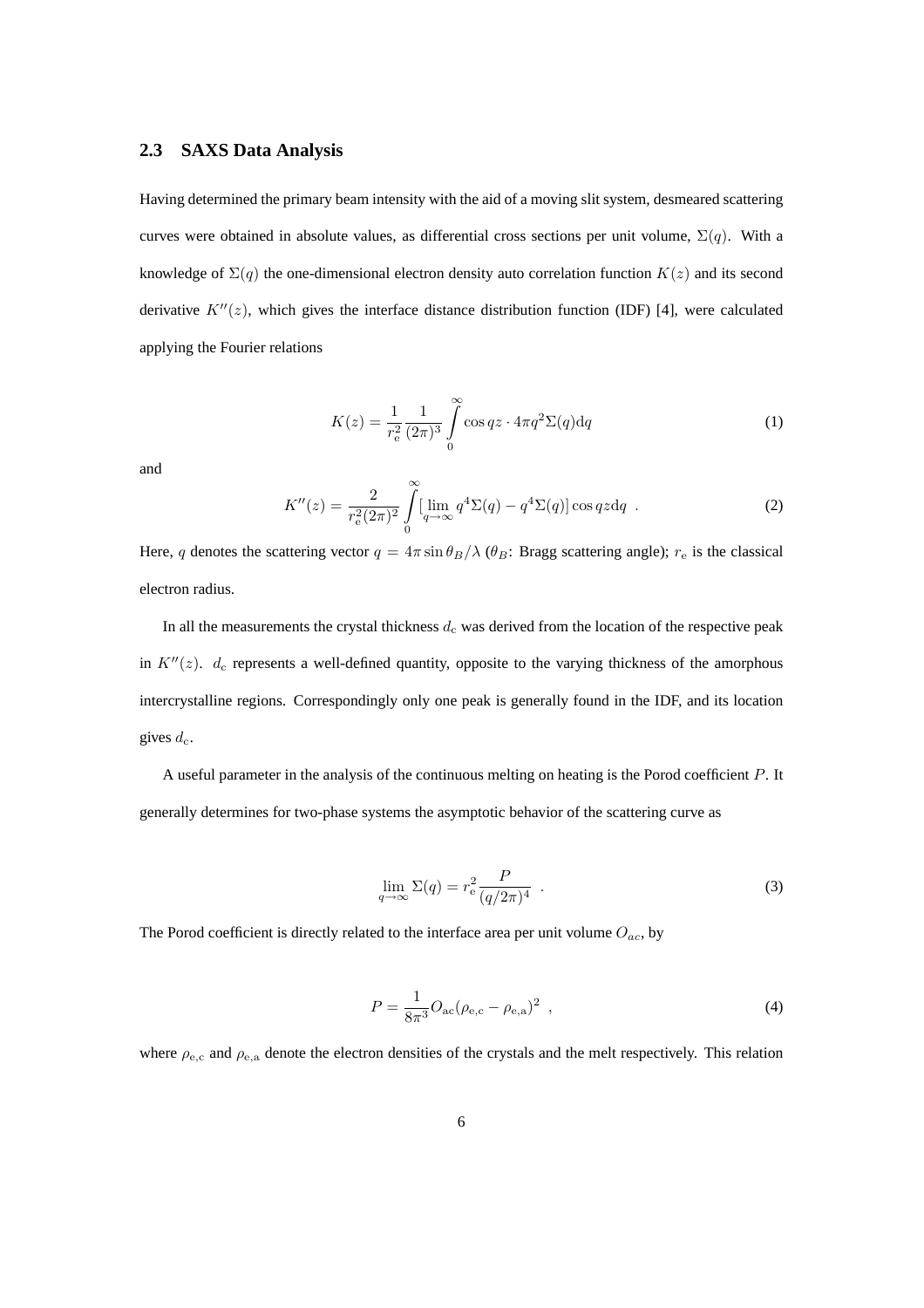is generally valid, for homogeneous as well as for heterogeneous structures and therefore, for example, also in the main melting region.

Prerequisite of a data evaluation based on  $K(z)$  or  $K''(z)$  is the existence of layer-like crystallites in the sample which are flat over distances larger than the crystal thickness. While this is ensured for a crystallization at high temperature, it should be checked, when the crystallization process is conducted at larger supercoolings. We did this for the sample with the lowest crystallinity, sP(PcO20), using an atomic force microscope (AFM). Fig. 2 presents a tapping mode image obtained after a crystallization at 20◦C . To see the bulk properties, the sample was cut at cryogenic temperatures and then scanned at room temperature. The dominant feature are layer-like crystallites. There are no stacks built up of many layers, as is usually found at low supercoolings, but this is not required for the one-dimensional correlation function analysis.

# **3 Results**

Figs. 3, 4, 5 present DSC thermograms obtained for the three samples under study. Measurements always started at the crystallization temperature after completion of the crystallization process. Each figure contains a series of thermograms measured for a series of  $T_c$ s.

For sPP (Fig. 3) two types of thermograms were obtained in dependence on the crystallization temperature:

- For  $T_c \geq 115^{\circ}\text{C}$  one melting peak is observed, which shifts to higher temperatures with increasing  $T_{\rm c}$ .
- For all lower temperatures, i.e.,  $T_c < 115\degree C$  , the thermogram has two peaks. The one at higher temperature associated with the final melting is constantly located at  $145\degree C$ . The second peak shifts to lower temperatures with falling  $T_c$  and simultaneously decreases in height.

The same general properties show up in the series of thermograms obtained for sPP-Mitsui (Fig. 4). Here,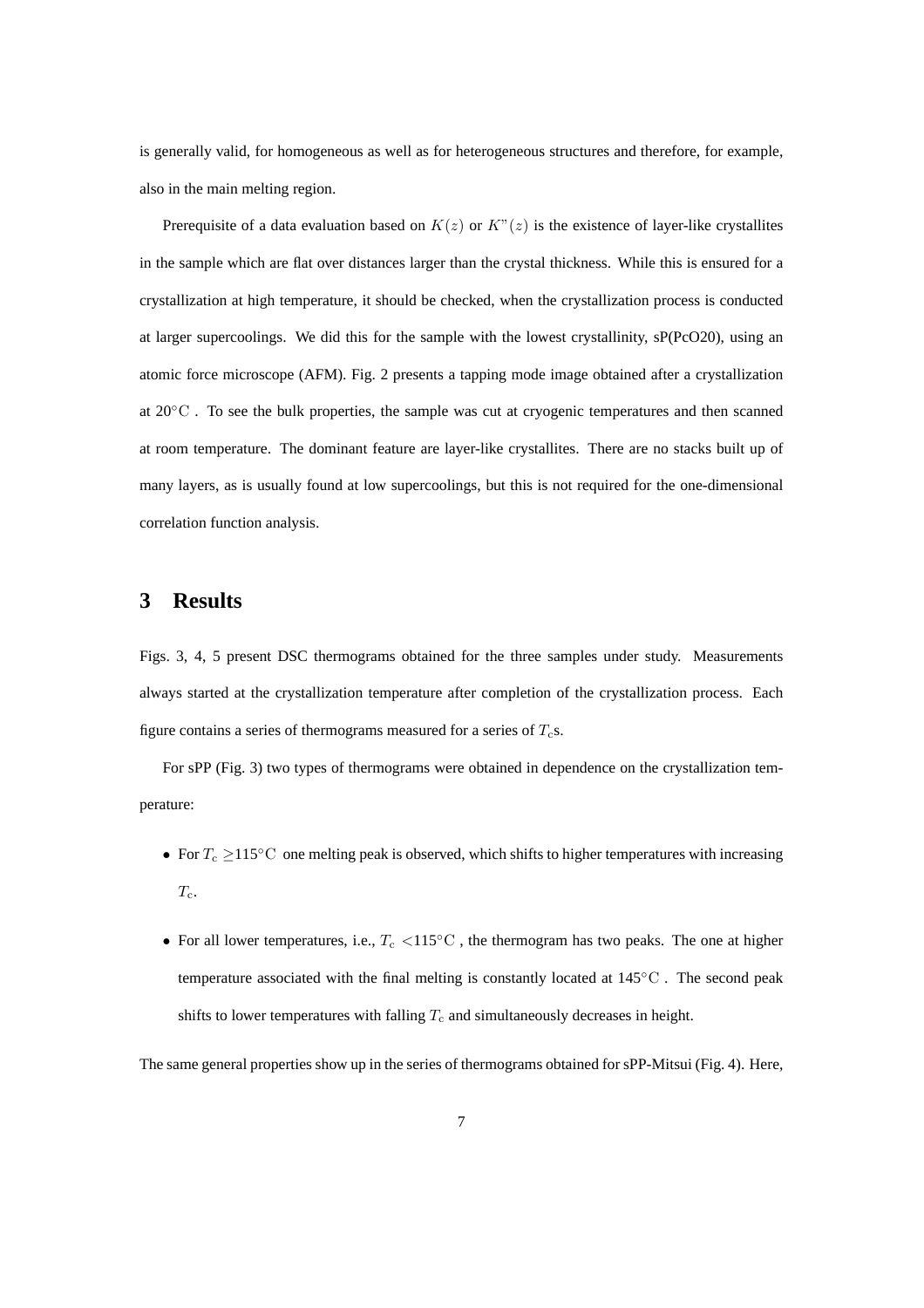the critical crystallization temperature is at  $105^{\circ}$ C. One peak is found from this temperature upwards, and two peaks for lower temperatures, with a final melting always at  $135\degree$ C. All these thermograms were measured with a heating rate of 10K/min.

Characteristic changes with  $T_c$  are also observed for sP(PcO20). Fig. 5 shows thermograms measured after crystallizations at 20◦C , 40◦C , 60◦C and 80◦C , now not only for a heating rate of 10K/min, but also for 3K/min and 1K/min. For  $T_c=20\degree$ C and 40<sup>°</sup>C three peaks are found, named A, I and R. Their locations and amplitudes vary with  $T_c$  and the heating rate, but in different manner. Peak R relates to the final melting which is completed at 95℃. It therefore corresponds to the high temperature endotherm at constant position in Figs. 3 and 4 for sPP and sPP-Mitsui when crystallized below 115◦C and  $105\textdegree C$ , respectively. Peak I varies with  $T_c$  in the same manner as the low temperature endotherms of sPP and sPP-Mitsui in Figs. 3 and 4. The new feature in the thermograms of sP(PcO20) is the third peak, denoted A. It shifts to higher temperatures and increases its amplitude when the heating rate is raised. In fact, a low temperature endotherm with the properties of peak A has already been observed in many crystallizing polymers, and is commonly addressed as 'annealing peak'. A recent work of the Schick group on poly(ethylene terephthalate) using high speed calorimetry reveals that this peak is the result of a melting-recrystallization process involving a large part of the crystallites in the sample, rather than representing the melting of only a few crystallites with low stability, as was assumed earlier [5]. The changes with the heating rate in the thermograms corroborate this view. At higher  $T_c$ s thermograms become simpler in structure. Peak R has disappeared for  $T_c=60^\circ \text{C}$ , and for  $T_c=80^\circ \text{C}$  only peak I is left. The critical temperature of sp(PcO20) is around  $60^{\circ}$ C. Below this crystallization temperature melting is always completed at about  $95^{\circ}$ C - the location of the maximum of the broad peak associated with the final melting is at 85°C -90°C. For  $T_c$ s from 60°C upwards melting points are above 90°C and vary together with  $T_c$ .

Heating rate effects exist also for sPP and sPP-Mitsui. Fig. 6 shows this for sPP crystallized at 80<sup>°</sup>C. Reducing the heating rate results in a drop of the amplitude of the first peak (I) and a corresponding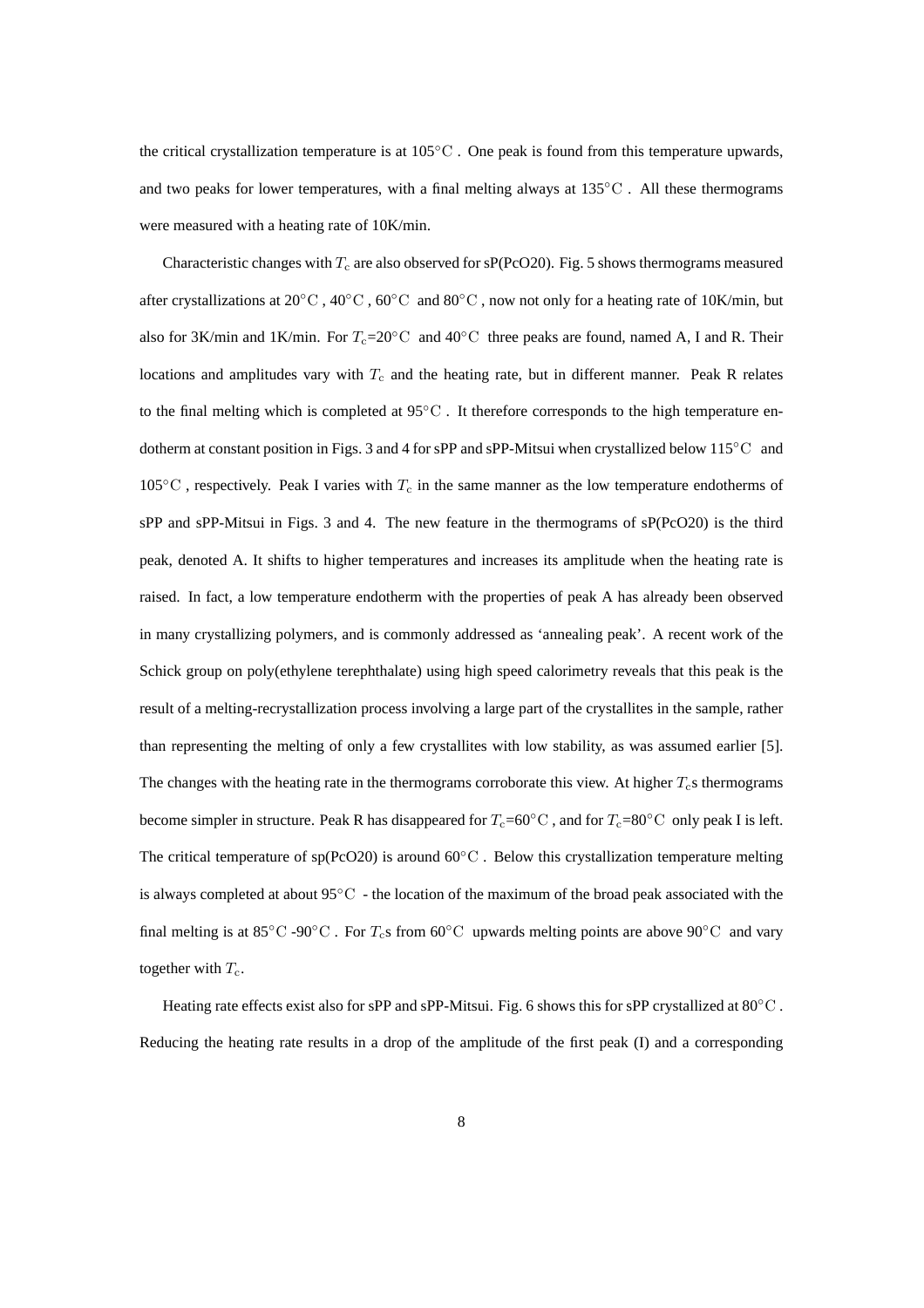increase of the second peak  $(R)$  at the final melting temperature. The lowest heating rate chosen,  $1K/min$ , is not too far away from the mean heating rate of about 0.2K/min associated with the stepwise temperature rises in the SAXS measurements. According to the thermograms, at such a heating rate the first peak (I) practically vanishes.

The results of all SAXS experiments are collected in Fig. 7. Samples were isothermally crystallized and then heated in steps of 3K. The SAXS patterns, registered with a position-sensitive detector, were evaluated and the crystal thicknesses determined as described in Section 2.3. The figures present the variation of the thickness during a heating up to the melting point, in plots of  $d_c^{-1}$  versus the temperature. The inverse initial thickness - determined after completion of the isothermal crystallization process - is shown for all samples and  $T<sub>c</sub>$ s by a filled square. Corroborating the previous results, all these points are located on the crystallization line shown in Fig. 1 which is again included in the diagrams. The curves starting off from the initial points depict the values of  $d_c^{-1}$  determined during the stepwise heating. After each temperature step a new stationary state was rapidly established; checks did not show any later changes. In agreement with the DSC results two different behaviors are found during heating in dependence on  $T_c$ :

- For sufficiently high  $T_c$ s the crystal thickness remains constant up to the melting point. SAXS based melting points, identified with the temperature at which the Porod coefficient shows the largest drop, and DSC melting points agree with each other.
- For  $T_c$ s in the low temperature region heating is accompanied by a continuous crystal thickening indicative for overall reorganization processes. Recrystallization goes on up to the temperature of final melting, indicated by a star. As is shown for sPP and sP(PcO20), this temperature of final melting does not change with  $T_c$ .

Of particular interest are the details of the thickening process. In the case of sP(PcO) crystallized at 20◦C heating leaves the crystal thickness at first constant. This changes at 50◦C . Here thickening processes set in, and the further course is well defined:  $d_c^{-1}$  changes linearly with temperature following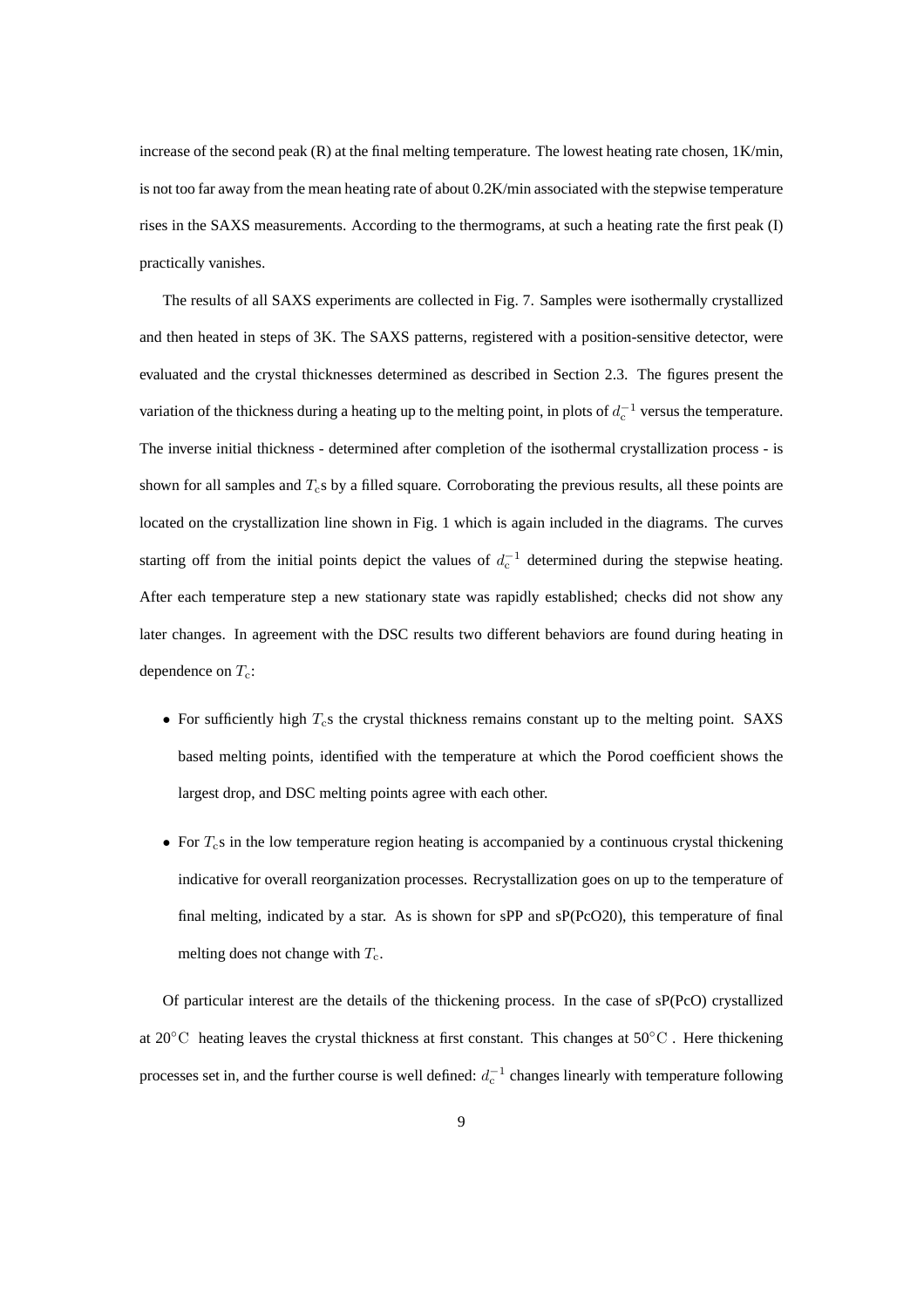the drawn straight line. Recrystallization ends at 85◦C with the melting. The same linear dependence shows up when sP(PcO20) is at first crystallized at 40<sup>°</sup>C. Recrystallization again sets in when the line is reached, and  $d_c^{-1}$  follows this line from thereon, up to the final melting at 85°C. Fig. 8 shows the related changes in the Porod coefficient. When the  $d_c$  values agree, the Porod coefficients become also identical. Obviously, from thereon one has equal structures. For all  $T_c$ s both samples are completely molten at 95◦C , in agreement with the DSC results.

The line in the diagram guiding the process of recrystallization for sP(PcO20) controls also the recrystallization for the other two samples. The line is equally included in all three figures in Fig. 7. As can be seen, recrystallization of sPP and sPP-Mitsui leads over an extended temperature range to the same linear dependence of  $d_c^{-1}$  on T as for sP(PcO20). This begins when during heating the guiding line is reached for the first time. Different between sPP, sPP-Mitsui and sP(PcO20) is the behavior at the beginning of heating. For the first two samples, reorganization processes set in immediately, whereas the  $d_c$ values of sP(PcO20) remain constant over the first 30 degrees. The 'recrystallization line' which controls in this manner the recrystallization processes commonly for all samples has a characteristic property: Extrapolation of the line to  $d_c^{-1} \to 0$  ends at the same temperature as the crystallization line, namely at  $T_c^{\infty} = 195$ °C.

Fig. 9 shows another property of the recrystallization process, here for sPP: The linear crystallinity  $\phi_{\text{lin}} = d_c/L$  remains constant up to the range of final melting. This holds in spite of the large changes in  $d_c$  and the long spacing L, and in spite of the continuous melting showing up in  $P(T)$ .

# **4 Discussion**

The described results suggest the validity of a simple scheme for the description of crystallization, recrystallization and melting processes which can be commonly applied to all sorts of sPPs and related statistical copolymers. The scheme can be established using a  $d_c^{-1}/T$ -diagram and is presented in Fig. 10. The diagram is composed of three lines,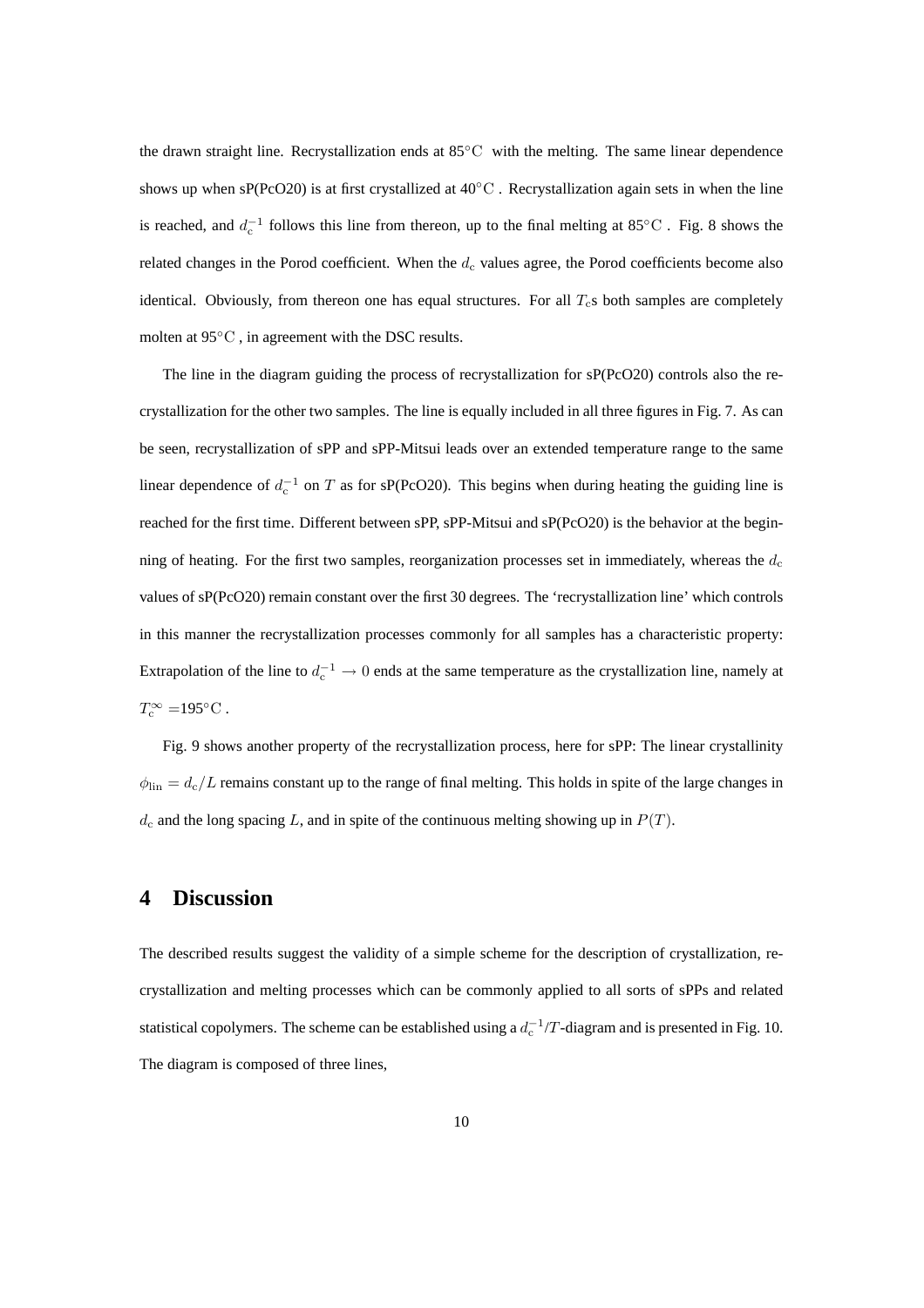• the crystallization line representing the relationship between the crystallization temperature  $T_c$  and the inverse crystal thickness  $d_c^{-1}$ , as being given by

$$
d_{\rm c}^{-1} = C_{\rm c}(T_{\rm c}^{\infty} - T_{\rm c}) \qquad (T_{\rm c}^{\infty} = 195^{\circ} \text{C}) \tag{5}
$$

• the recrystallization line controlling the course of recrystallization processes being given by

$$
d_{\rm c}^{-1} = C_{\rm r}(T_{\rm c}^{\infty} - T) \tag{6}
$$

with  $C_r < C_c$ ,

• the melting line with all final melting points  $T_f$ , being given by the Gibbs-Thomson equation

$$
d_{\rm c}^{-1} = C_{\rm m}(T_{\rm f}^{\infty} - T_{\rm f})\tag{7}
$$

(plotted for sPP-Mitsui with  $T_f^{\infty} = 162^{\circ}\text{C}$ ).

Crystallization line and recrystallization line are sample-invariant, i.e., they are not affected by the tacticity or the co-unit content. The melting line, on the other hand, shifts to lower temperatures when the chemical disorder in the chain increases. Melting line and recrystallization line intersect each other at a certain temperature and a certain value of  $d_c^{-1}$ . This point of intersection, denoted  $X_s$  in Fig. 10, marks the end of recrystallization processes. If the initial value of the crystal thickness is above the thickness value at  $X_s$  no recrystallization occurs; the sample just melts. For an initial thickness below the critical value one has always recrystallization before melting. Whenever the recrystallization line is reached during a heating experiment,  $d_c^{-1}$  varies linearly with T guided by the line, up to the temperature at  $X_s$ where the crystals melt. This temperature of final melting varies between different samples according to the displacement of  $X_s$ .

Non-predictable on the basis of the present findings is only the passage from the crystallization line at the beginning to the recrystallization line. A simple behavior is found for P(PcO20), where  $d_c^{-1}$ remains constant until the recrystallization line is reached. The crystals of the two other samples behave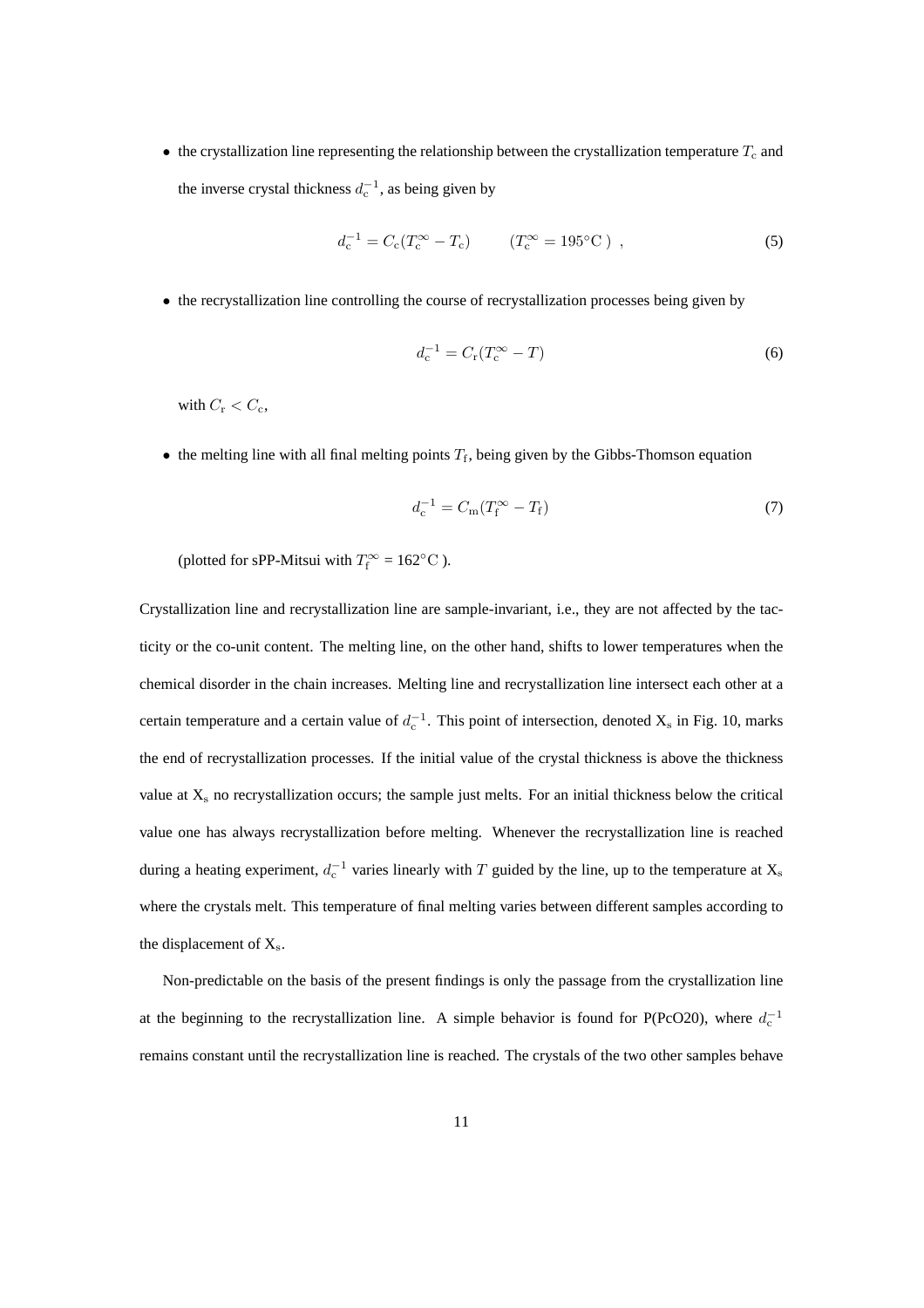differently. Reorganization processes begin immediately above  $T_c$ , and the crystallites have already thickened when the recrystallization line is reached.

Which is the physical background of the endotherm 'I' which appears for lower  $T_c$ s for all samples prior to the final melting? Fig. 11 gives the answer for sPP: All these peaks - observed for crystallization temperatures below 80 $\degree$ C and 100 $\degree$ C - have a location on the melting line, then when the construction introduced in the figure is applied. The construction assumes absence of any thickness changes during the heating. Then the melting point lies on the vertical line starting off from the initial state. Placing the temperatures of peak I on the vertical lines going up from the crystallization line for the different  $T_c$ s yields the set of crossed spheres. It is seen that they are all exactly located on the melting line. The result means that part of the crystallites is not included in the reorganization process and melts directly without any thickening. Fig. 6 demonstrates that this fraction depends on the heating rate; it is lowered when the heating rate decreases. For the heating rates realized in the SAXS experiments, the peak practically vanishes. As it appears, under these conditions recrystallization involves all crystallites in the sample.

Analogous results are obtained for sPP-Mitsui and for the endotherms I in the thermograms of sP(PcO20). The positions of the latter ones are shown in Fig.12 applying the same construction as in Fig.11. As to be noted, the peaks 'I' are also placed on the melting line.

The results for sPP displayed in Fig. 9 show that recrystallization can result in continuous changes in the length scales of the structure as given by  $d_c$  and L under conditions of a constant linear crystallinity, and up to about 90◦C also a constant global crystallinity. This means that recrystallization is an overall process which affects all crystallites equally so that homogeneity is retained. Whether or not homogeneity is preserved depends, however, on the time provided, i.e. the heating rate, and this in different manner for the three samples. As the thermogram for sP(PcO20) shows, for a heating rate of 10K/min the structural reorganization is no longer uniform. Part of the crystallites melts already in the range of the annealing peak, a second fraction does not participate in the recrystallization and melts with the endotherm I, and only a minor fraction of material takes part in the recrystallization process. For the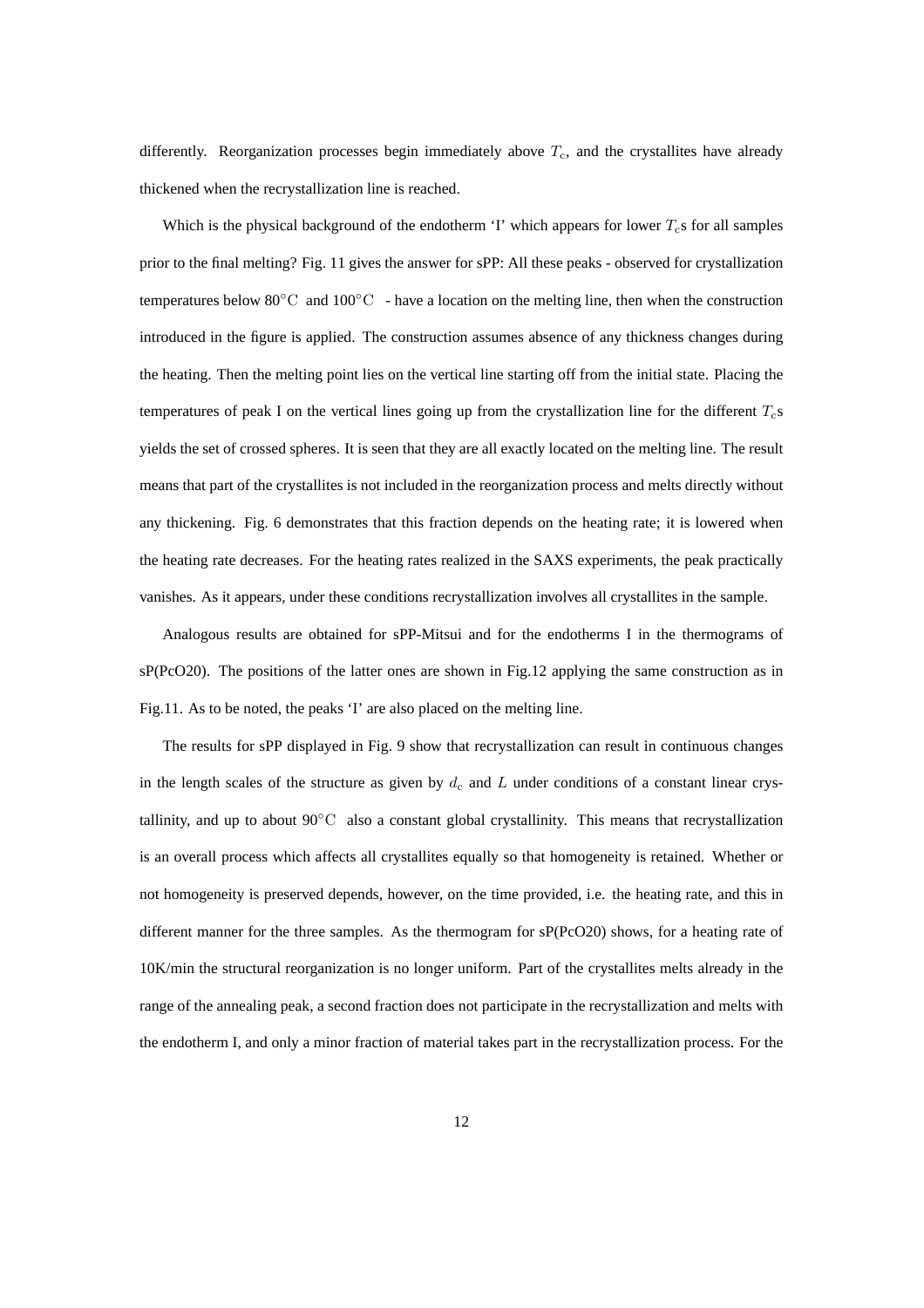very low effective heating rates realized in the SAXS experiments again a large part of the structure takes part in the reformation process, but the drop of the global crystallinity sets in earlier as is indicated by the Porod coefficient.

Which conclusions can be drawn from the validity of the scheme - and we think it holds generally, not only for s-polypropylene? It was already clear that formation and melting of polymer crystals are not reverse processes. Now it is seen in addition that crystallization and recrystallization are intimately related. Both are

- independent of the co-unit content and the tacticity of chains
- controlled by the supercooling below the same temperature,  $T_c^{\infty}$ , which is located above the equilibrium melting point.

We understand these findings as indicating that not only the crystallization but also the recrystallization processes pass over a transient mesophase. Recrystallization is a very fast process, much faster then the first crystallization out of a relaxed melt. It is therefore conceivable to envisage it as being mediated by short transitions into a mesomorphic rather than the molten state. All the crystal blocks could commonly soften in this way thus enabling a cooperative reorganization of whole stacks. When blocks with a larger size have formed, a new solidification takes place.

Even if these processes are in general very rapid, they are apparently not fast enough under all conditions everywhere in the sample. For temperatures just below the intersection point  $X_s$  one observes on time scales corresponding to standard DSC heating rates always also a melting of non-recrystallized parts. Melting proceeds by a detachment of chain sequences from lateral crystal faces into the adjacent melts. If block softening and thickening is retarded a direct melting from the crystal surfaces apparently gains the priority.

The finding of a sample invariant course of the recrystallization processes is new, but the scheme of Fig. 10 has already been proposed a year ago [6]. When the scheme was introduced, thermodynamic assignments were given to all lines. They are all interpreted as loci of size dependent phase transitions,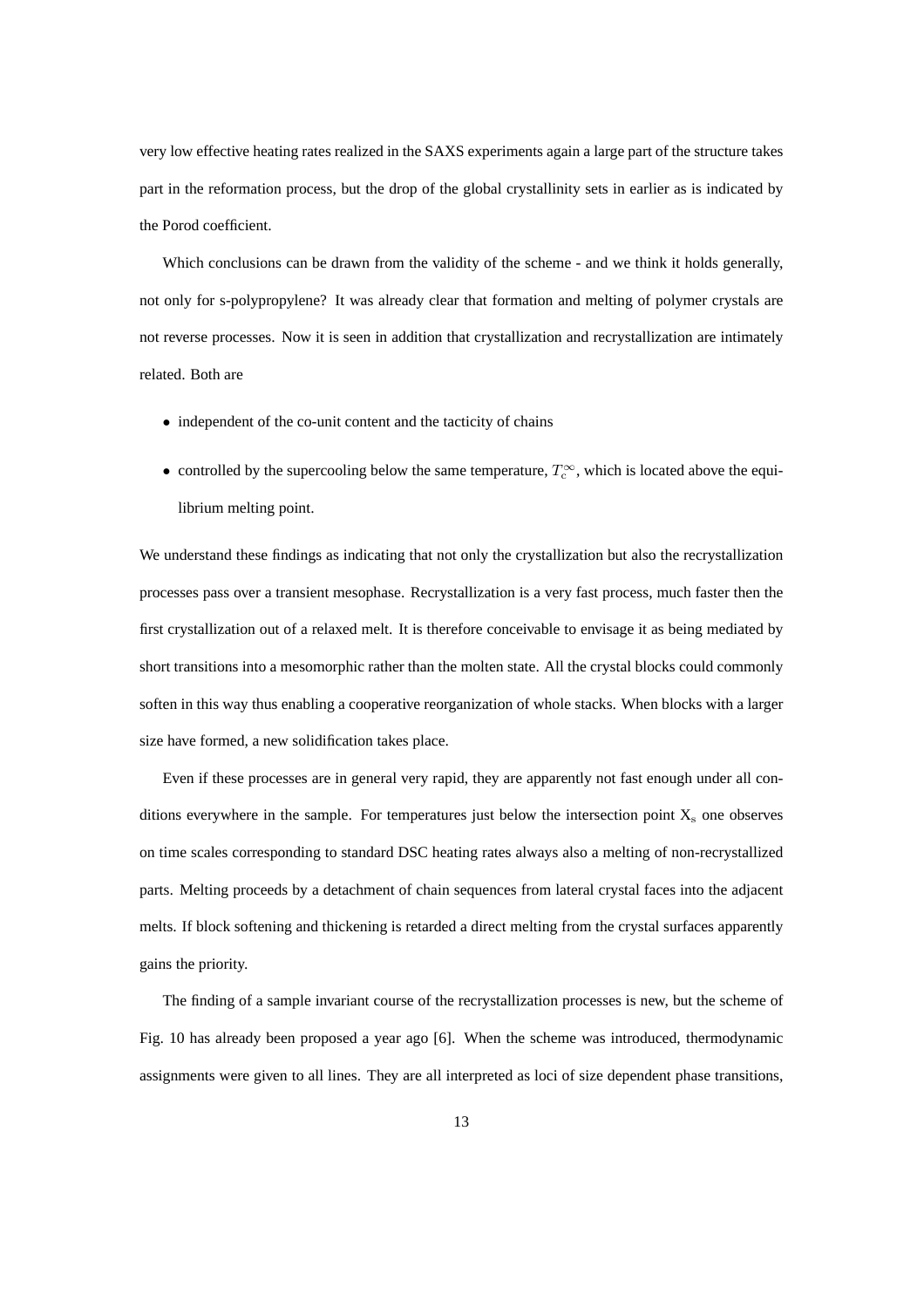dealing with four different phases:

- the amorphous melt
- mesomorphic layers

and, in order to account for the stabilization processes, two limiting forms of the crystallites, namely

- native crystals and
- stabilized crystals .

The crystallization line is associated with a transition of a mesomorphic layer into a native crystalline form, the recrystallization line is the locus of transitions between mesomorphic and stabilized crystal blocks, and the melting line describes the melting points of stabilized crystallites. The scheme implies the existence of a sample invariant recrystallization line, but this invariance was not demonstrated at the time of its introduction. The experiments reported here show that it is indeed found and thus corroborate our views.

#### **Acknowledgements**

Support of this work by the Deutsche Forschungsgemeinschaft (Sonderforschungsbereich 428) is gratefully acknowledged. Thanks are also due to the Fonds der Chemischen Industrie for financial help.

# **References**

- [1] G. Hauser, J. Schmidtke, and G. Strobl. *Macromolecules*, 31:6250, 1998.
- [2] G. Strobl. *Progr. Polym. Sci.*, 31:398, 2006.
- [3] G. Strobl. *Eur.Phys.J.E*, 3:165, 2000.
- [4] W. Ruland. *Colloid Polym.Sci.*, 255:417, 1977.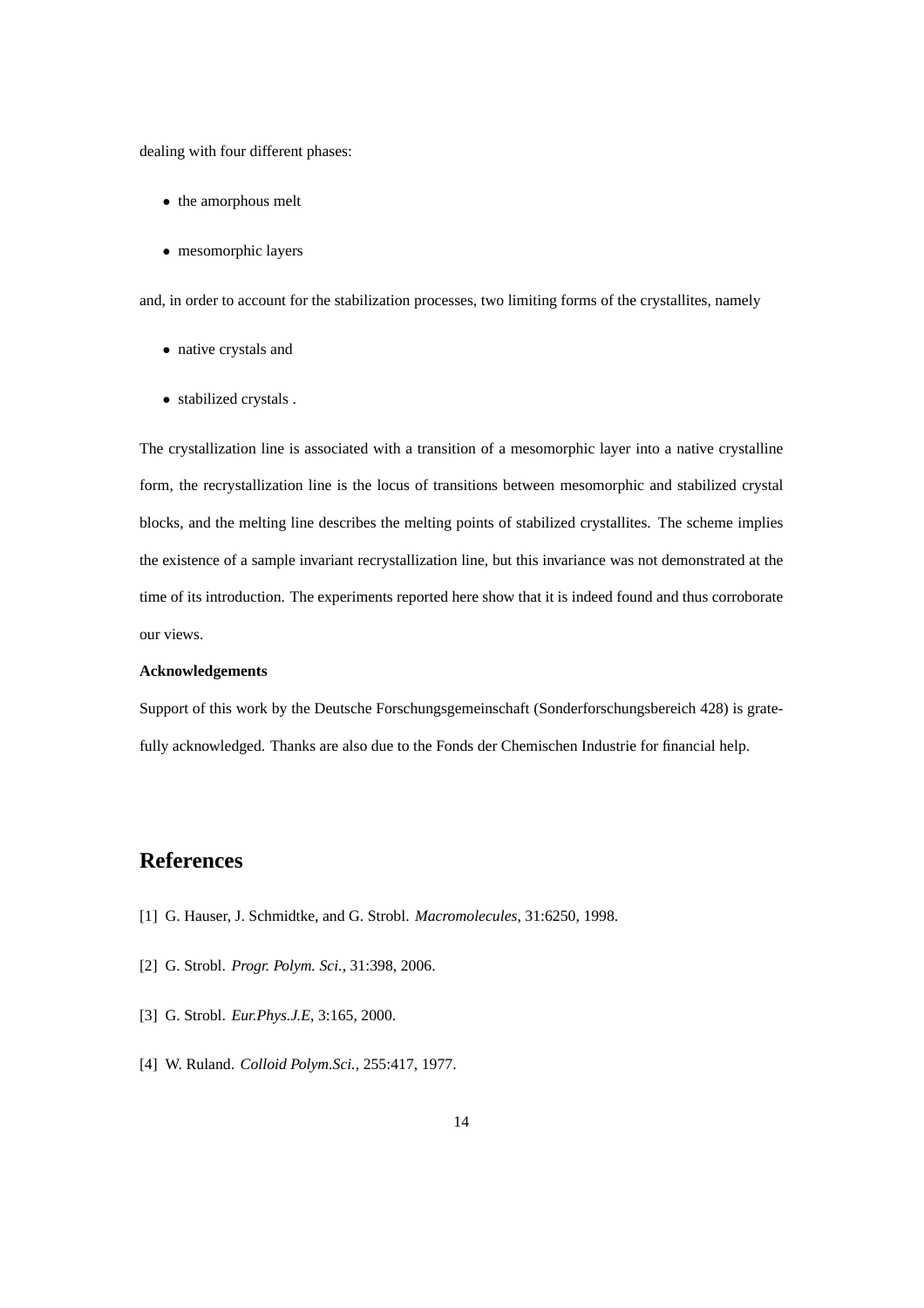- [5] A.A. Minakov, D.A. Mordvintsev, and C. Schick. *Polymer*, 45:3755, 2004.
- [6] G. Strobl. *Eur.Phys.J.E*, 18:295, 2005.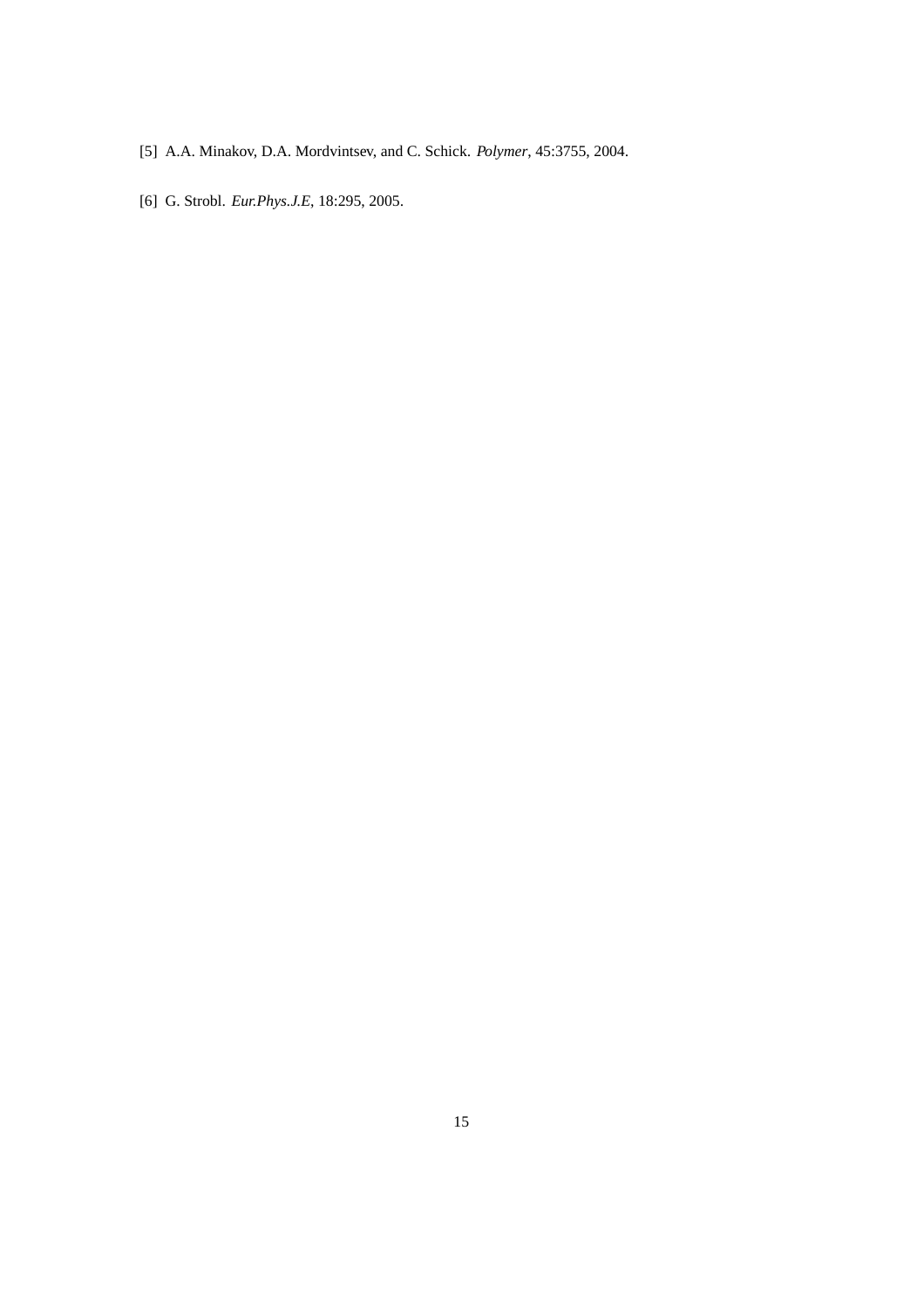

Figure 1: s-polypropylene (sPP) and s-propene octene copolymers (sP(PcOx), x:% per weight) : Unique crystallization line (*open symbols*) and series of melting lines (*filled symbols*). From [1]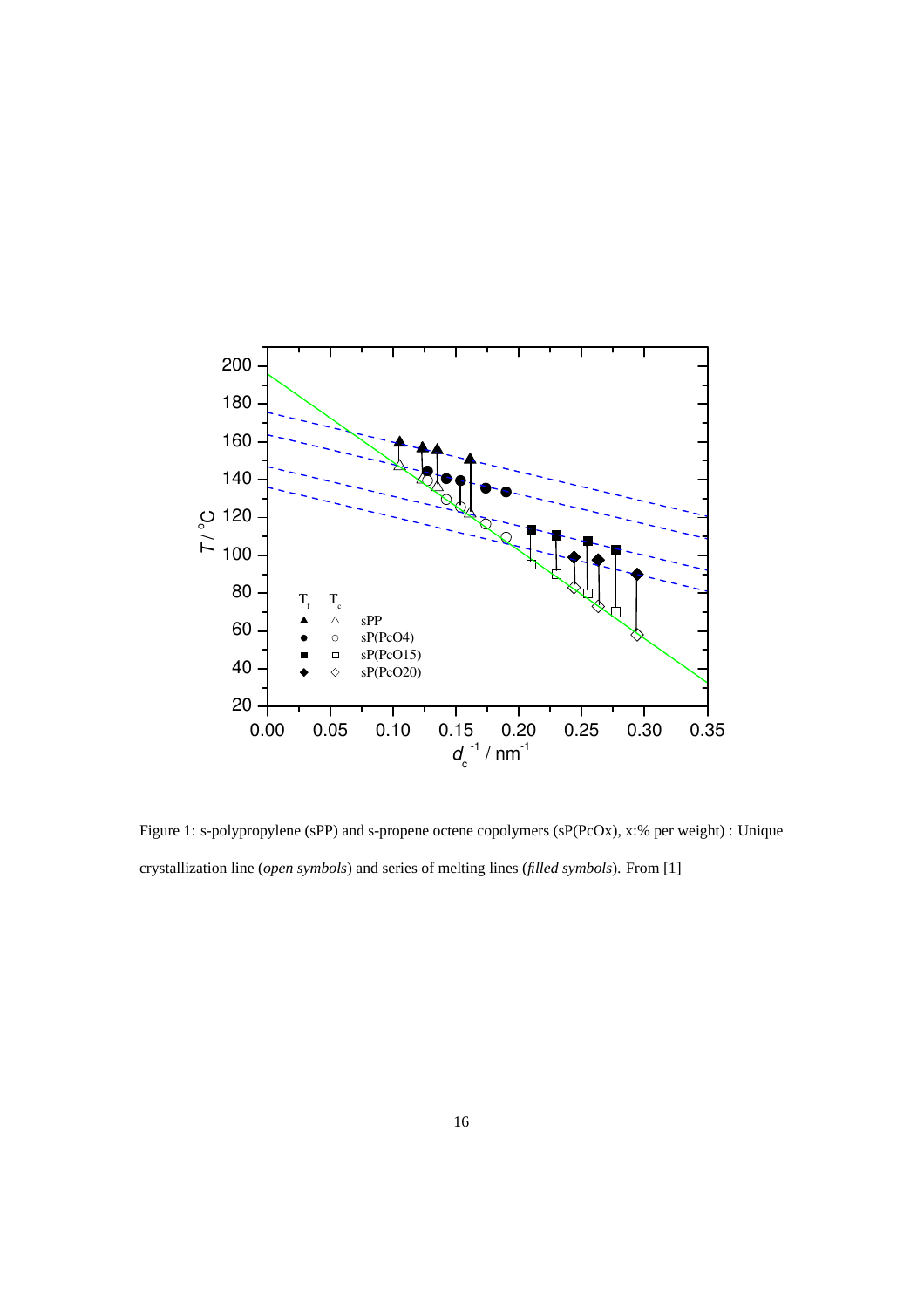

Figure 2: sP(PcO20), crystallized at 20◦C : AFM tapping mode image of a surface created by cutting a sample at cryogenic temperatures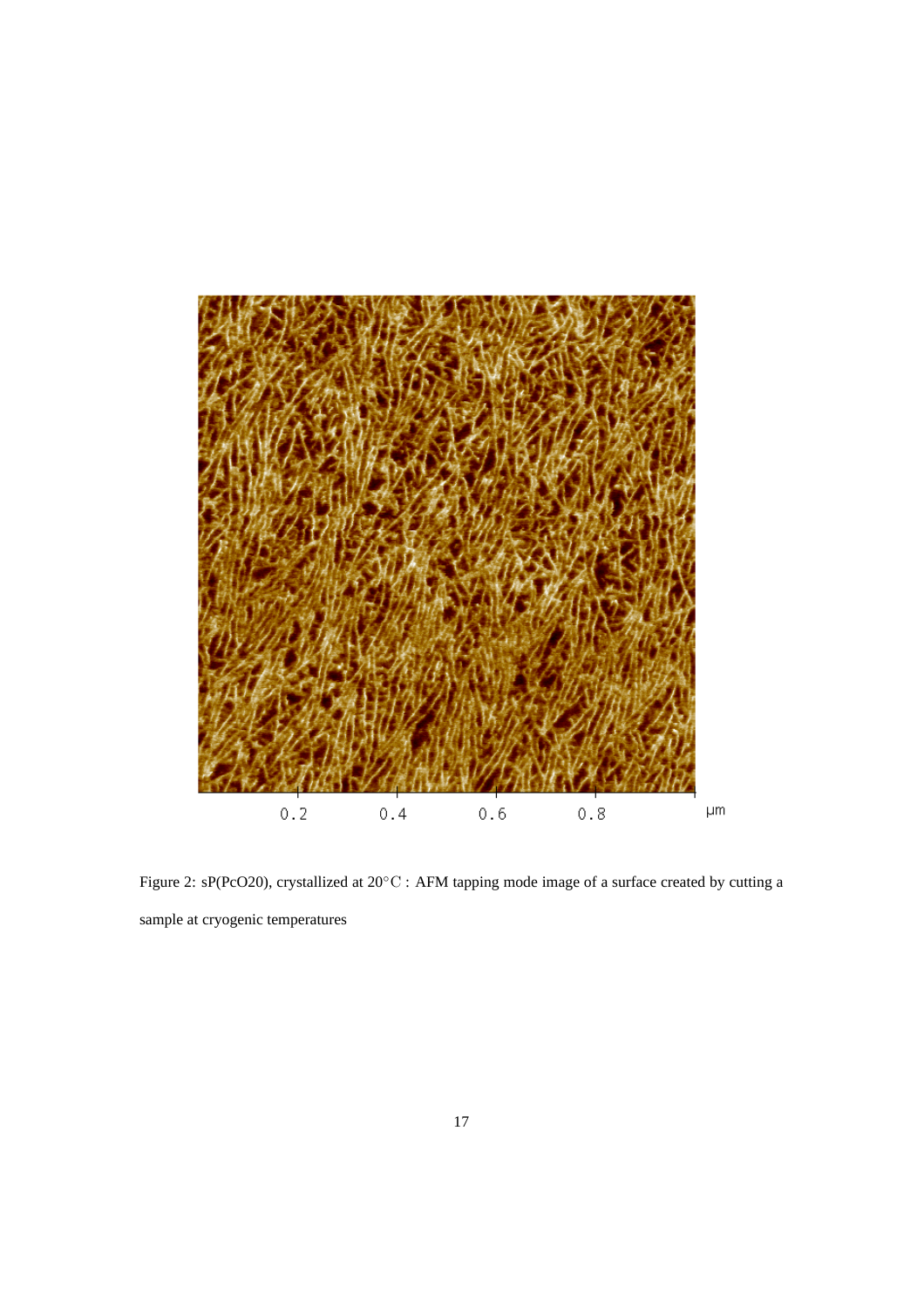

Figure 3: sPP, crystallized at various temperatures followed by a heating to the melt: DSC curves obtained with a heating rate of 10K/min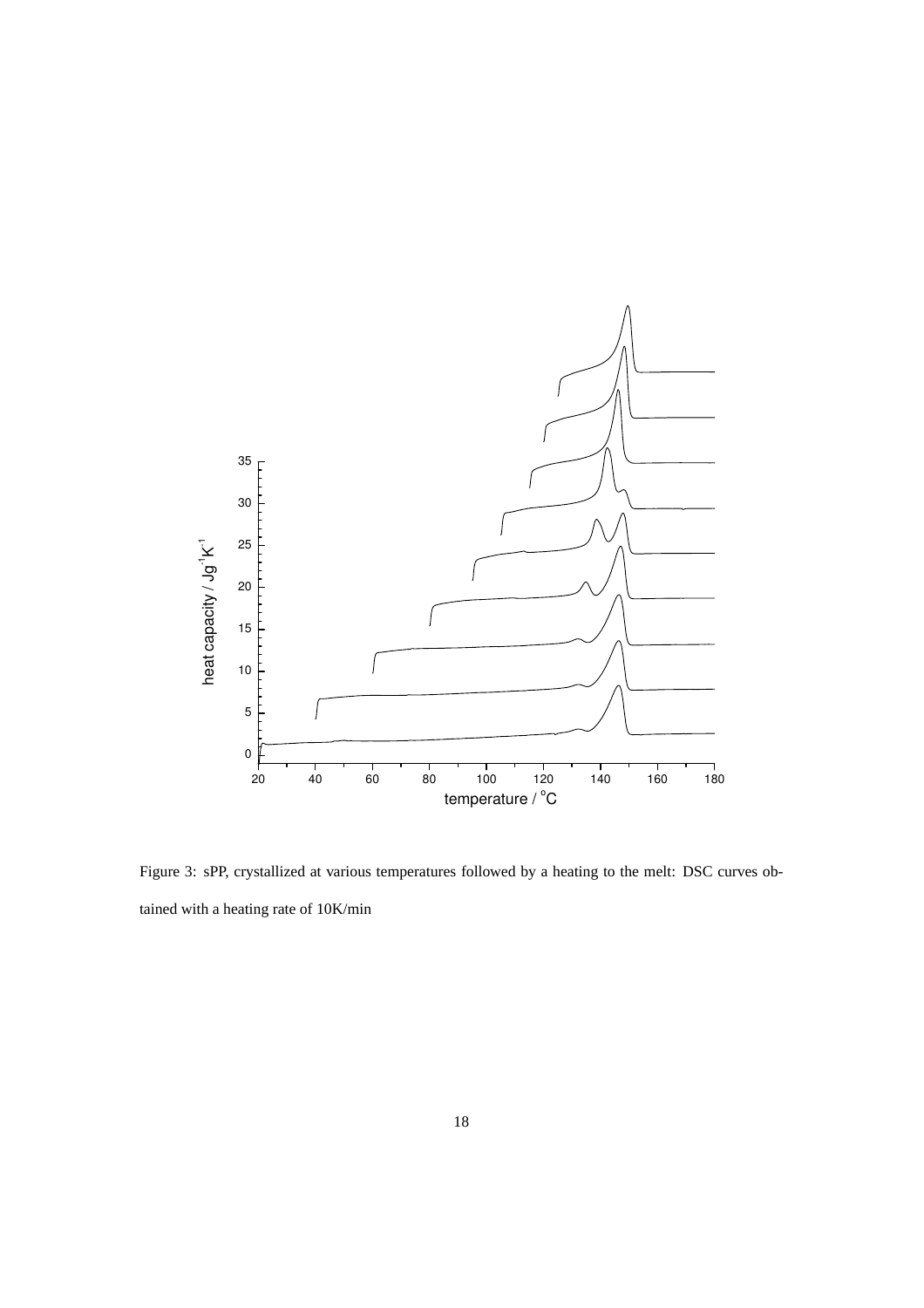

Figure 4: sPP-Mitsui, crystallized at various temperatures followed by a heating to the melt: DSC curves obtained with a heating rate of 10K/min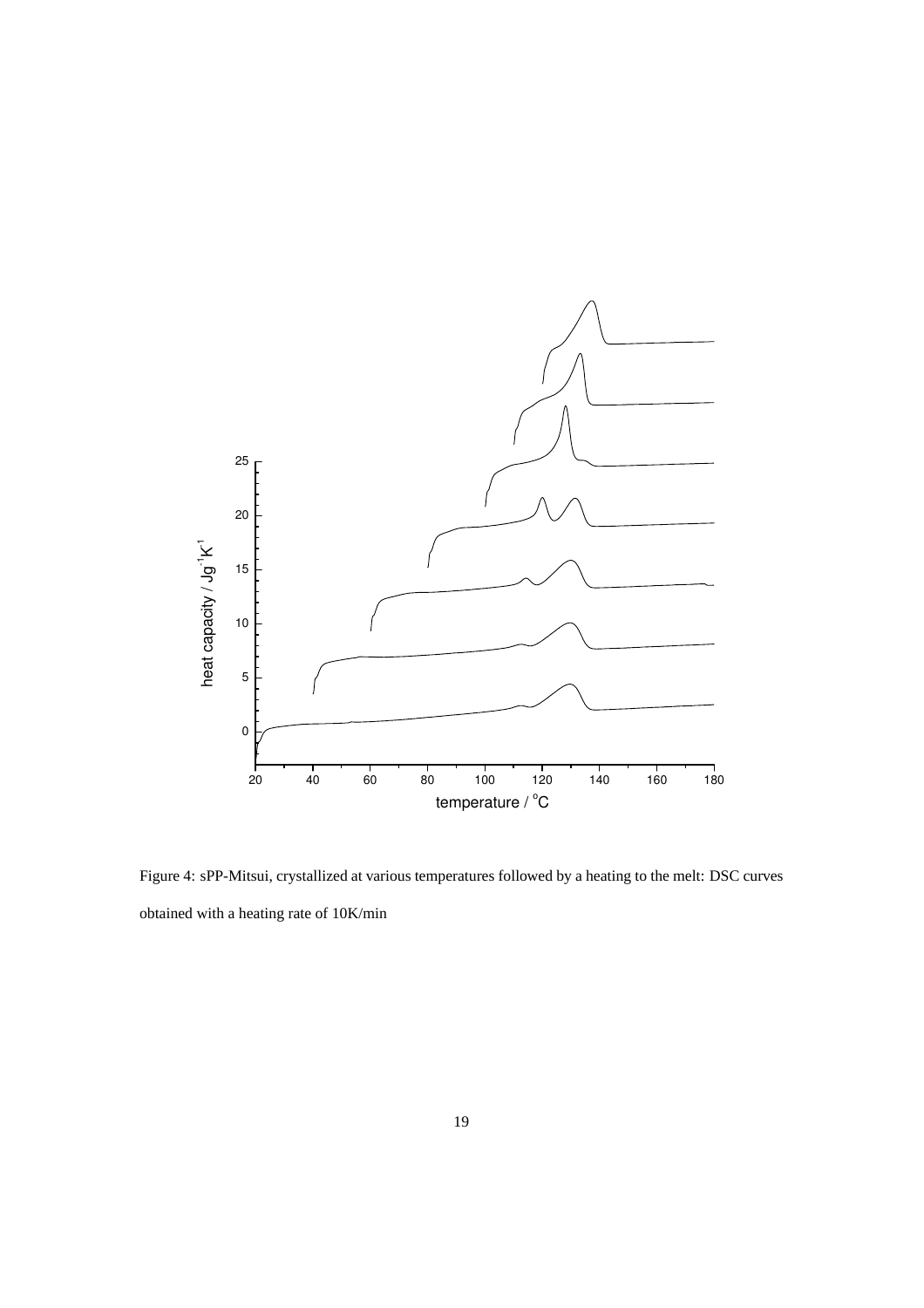

Figure 5: sP(PcO20), crystallized at 20◦C (*bottom*), 40◦C , 60◦C and 80◦C (*top*) followed by a heating to the melt: DSC curves obtained with heating rates of 10K/min , 3K/min (*dashed*) and 1K/min (*dotted*)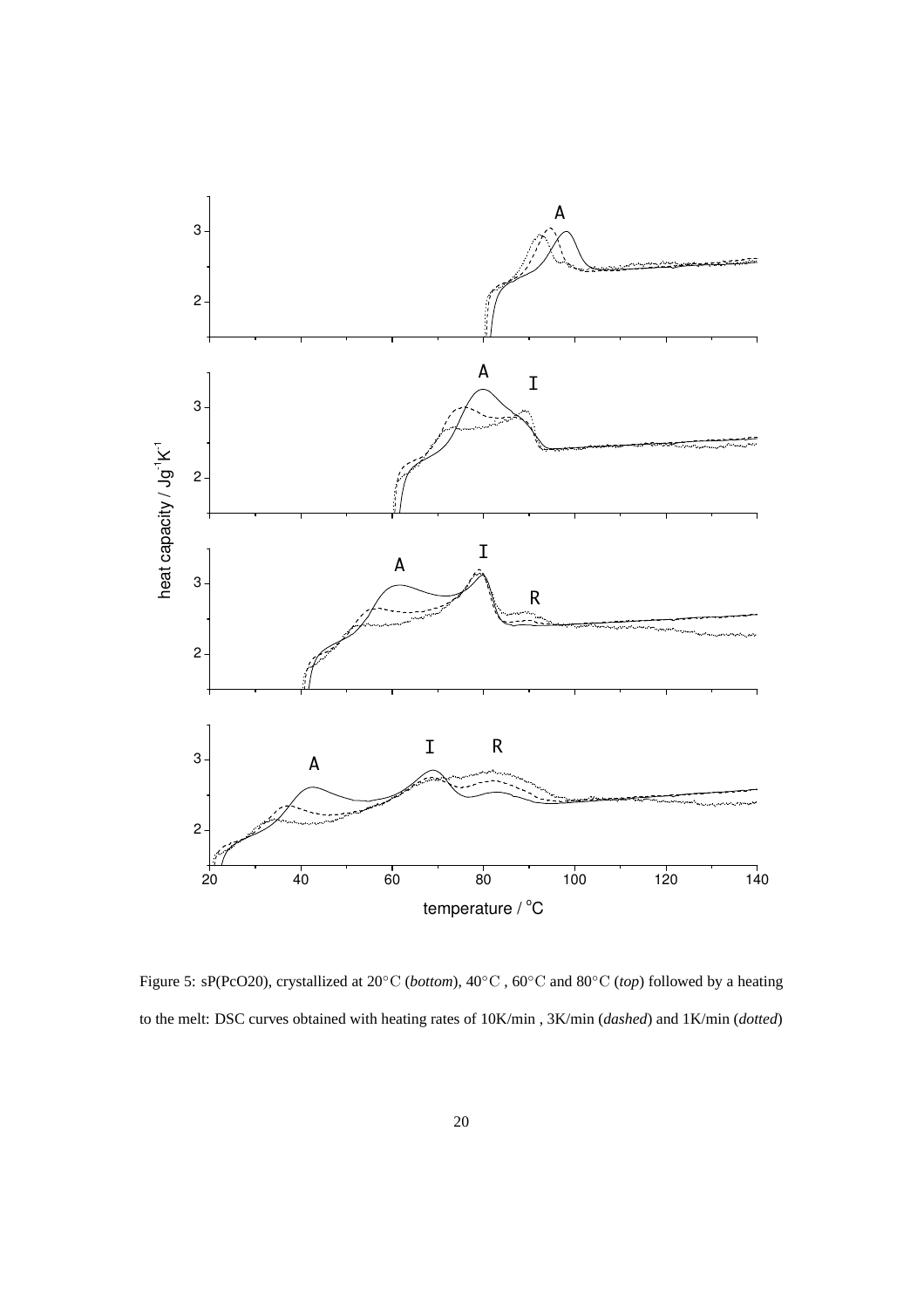

Figure 6: sPP, crystallized at 80◦C followed by a heating to the melt: DSC curves obtained with heating rates of 10K/min (*bottom*), 3K/min and 1K/min (*top*)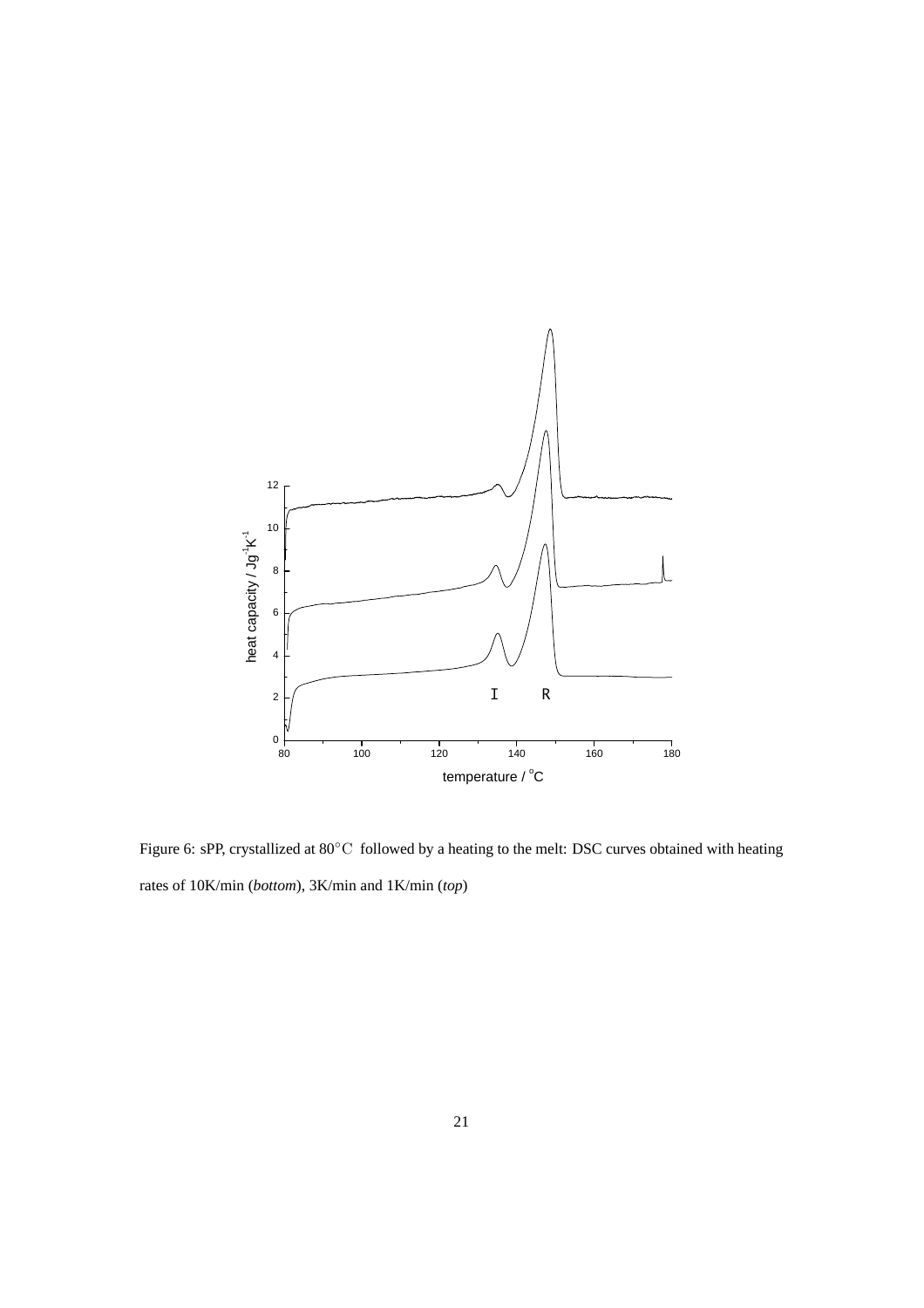

Figure 7: sPP, sPP-Mitsui, sP(PcO20), crystallized at various  $T_c$ s and heated: Inverse crystal thicknesses at T<sup>c</sup> (*filled squares*), at melting points (*open squares*) and at the ending of recrystallization (*stars*). All crystallization lines and recrystallization lines (*dots*) are identical, the melting lines (*dashes*) have a common slope but are shifted against each other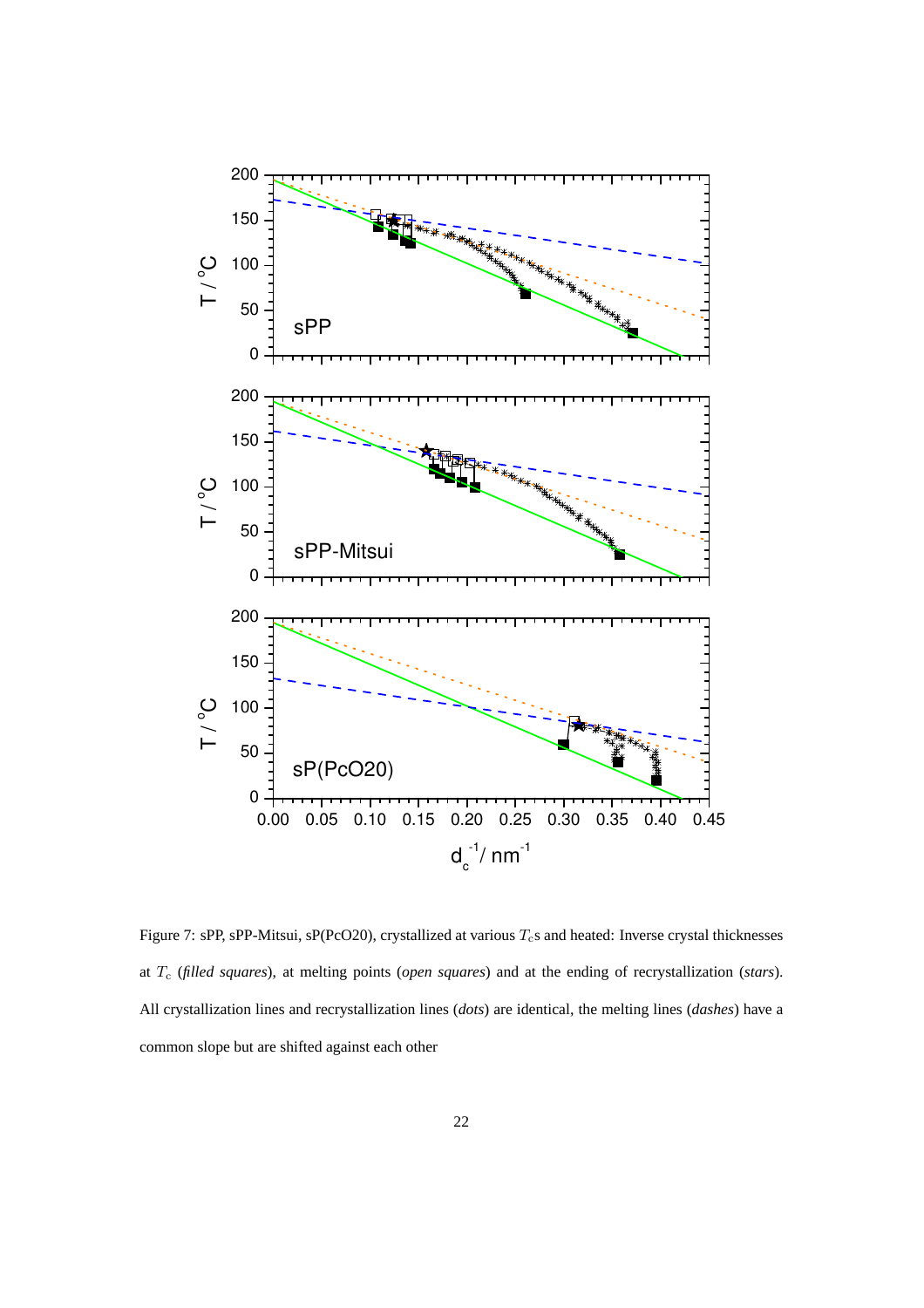

Figure 8: sP(PcO20), crystallized at 20◦C (*squares*), 40◦C (*circles*) and 60◦C (*triangles*): Variation of the Porod coefficient during heating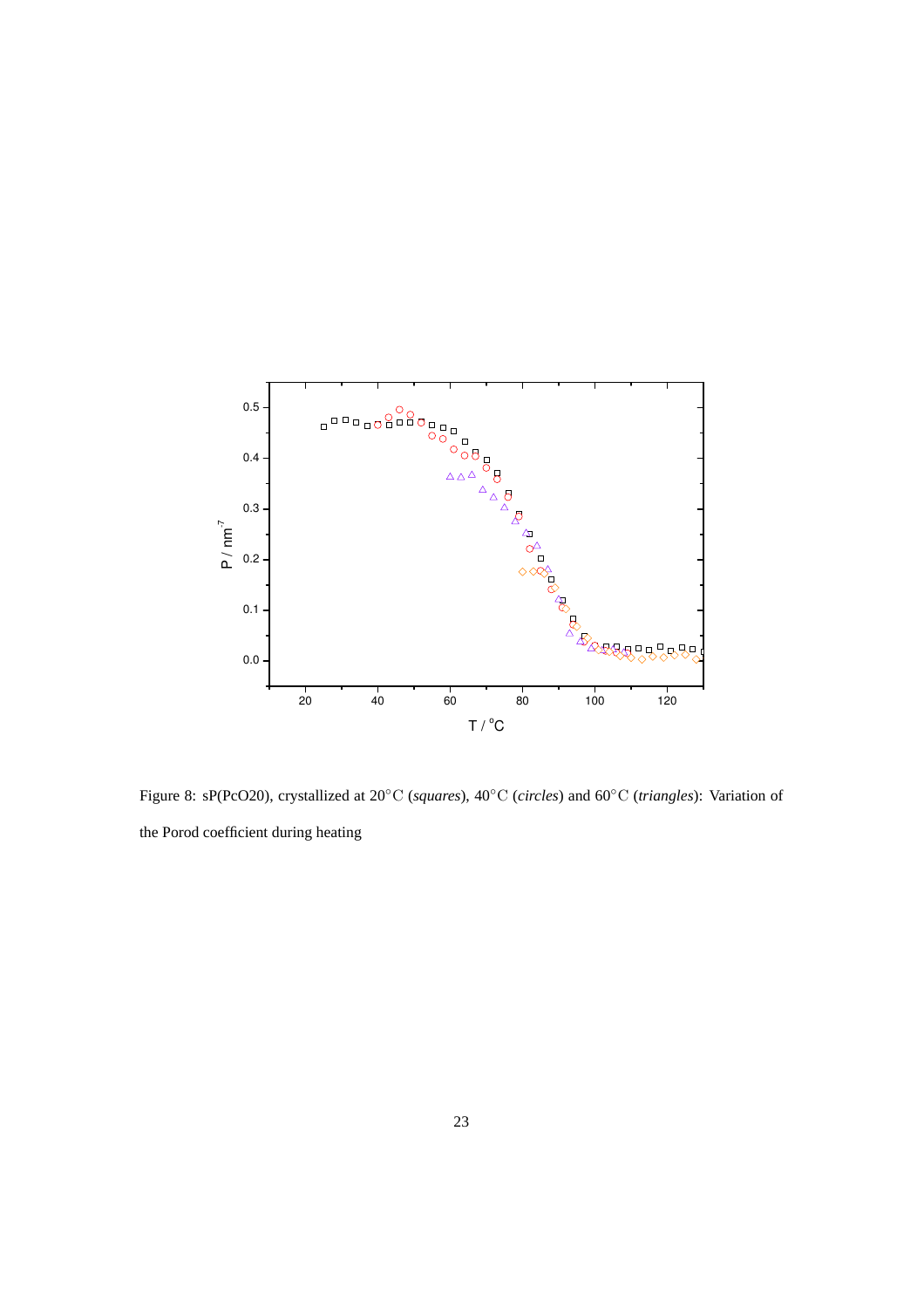

Figure 9: sPP, crystallized at 25◦C and heated up to the melt: Temperature dependencies of (*top*) crystal thickness and long spacing L, (*center*) the linear crystallinity  $\phi_{lin} = d_c/L$ , and (*bottom*) the Porod coefficient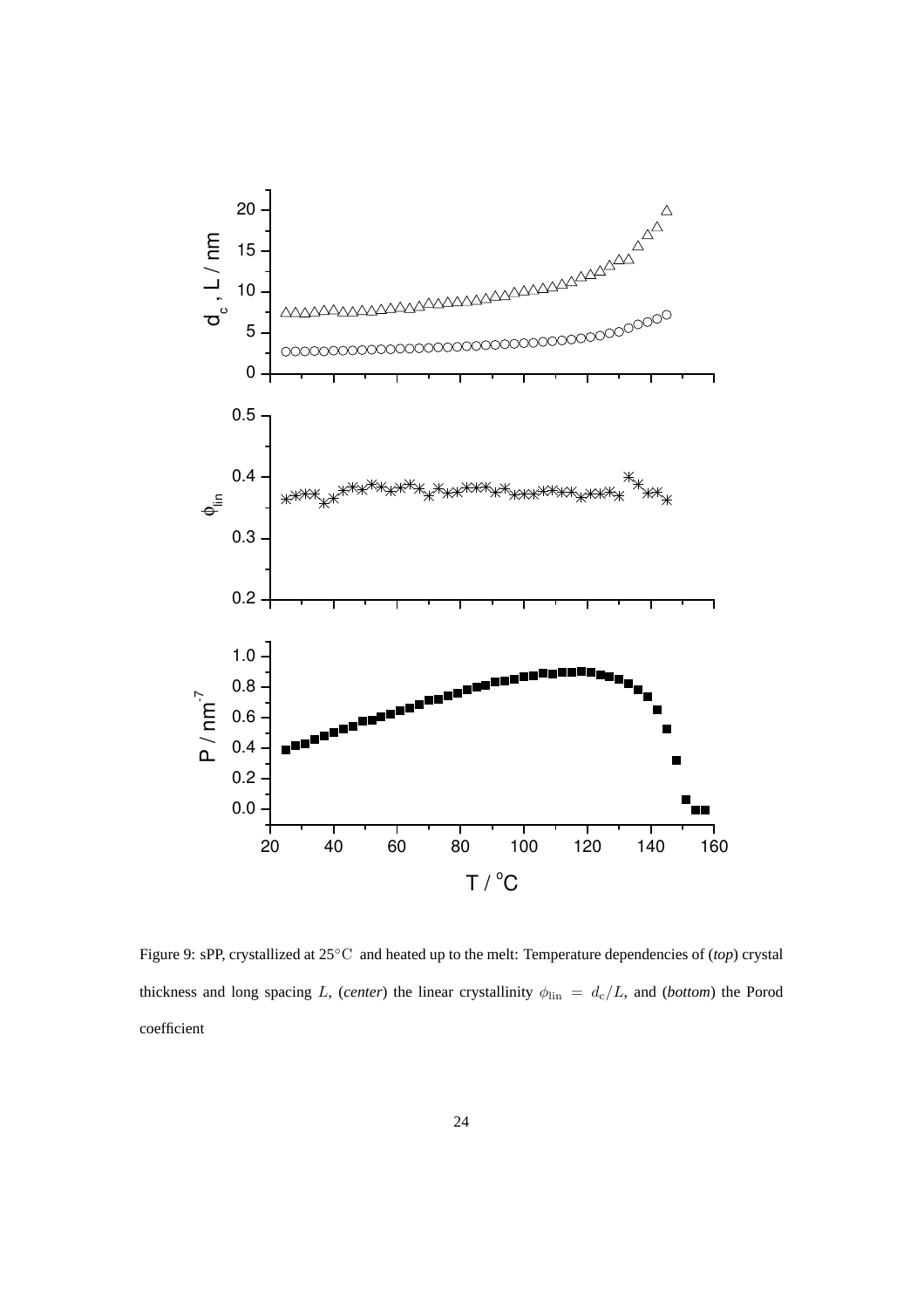

Figure 10: A general scheme treating crystallization, recrystallization and melting of s-polypropylene : Common crystallization line, common recrystallization line, sample dependent melting line (here: for sPP-Mitsui)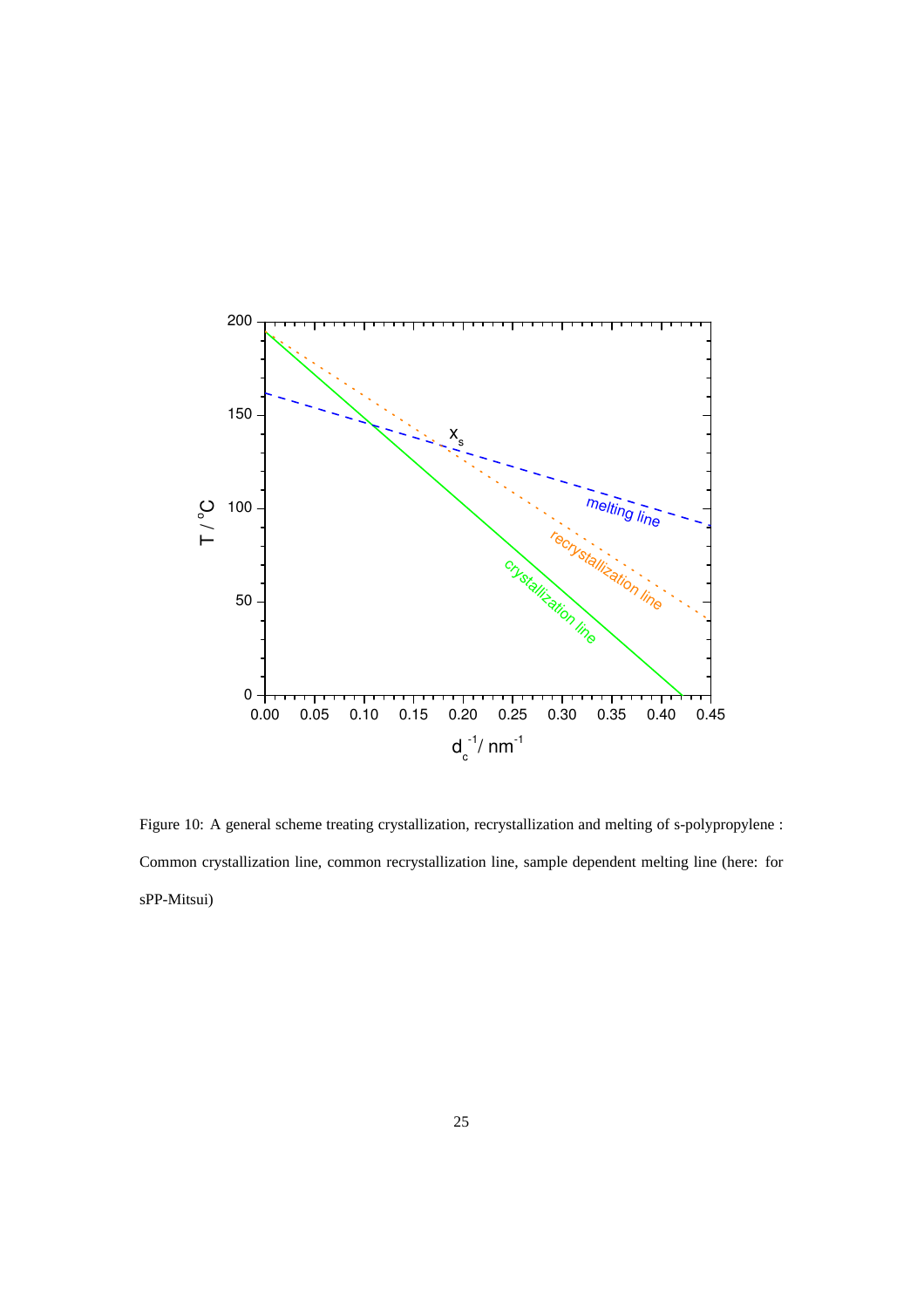

Figure 11: sPP, crystallization line, recrystallization line and melting line as in Fig. 7. Melting points of the initial crystallites as given by the peaks 'I'in the DSC thermograms: They are indeed located on the melting line